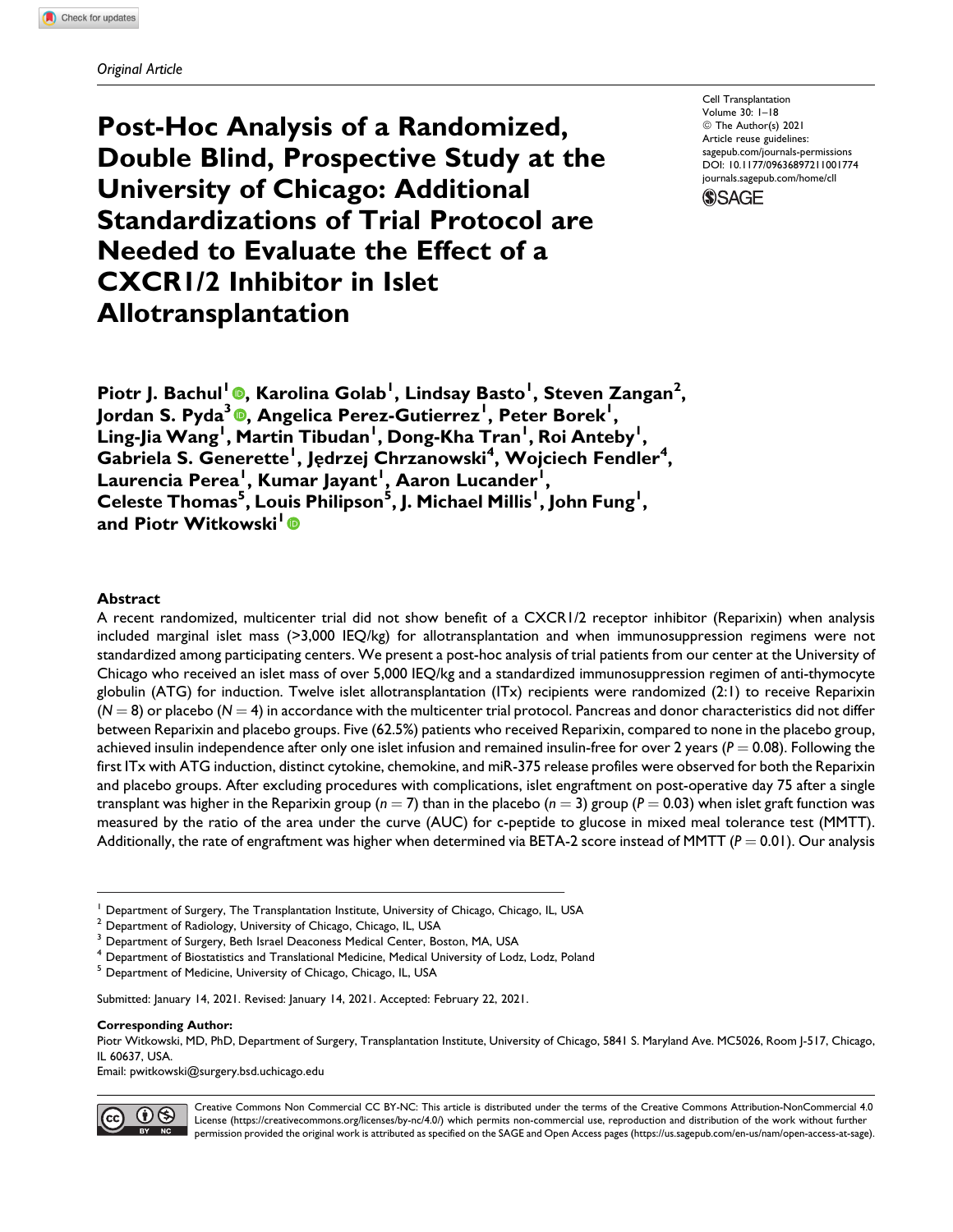suggests that Reparixin may have improved outcomes compared to placebo when sufficient islet mass is transplanted and when standardized immunosuppression with ATG is used for induction. However, further studies are warranted. Investigation of Reparixin and other novel agents under more standardized and optimized conditions would help exclude confounding factors and allow for a more definitive evaluation of their role in improving outcomes in islet transplantation. Clinical trial reg. no. NCT01817959, [clinicaltrials.gov](http://clinicaltrials.gov)

#### **Keywords**

Islet transplantation, immune modulation, immunosuppressive regimens, induction, chemokines, chemokine receptors

#### **Abbreviations**

AMR, antibody mediated rejection; ATG, anti-thymocyte globulin; AUC, area under the curve; BMI, Body Mass Index; CITC, Collaborative Islet Transplantation Consortium; CMV, cytomegalovirus; CRS, cytokine release syndrome; CTCAE, Common Terminology Criteria for Adverse Events; CXCL, CXC Chemokine Ligand; DSA, donor specific antibody; FDA, Food and Drug Administration; GSIR, glucose stimulated insulin release; HLA, human leukocyte antigen; IBMIR, instant blood-mediated inflammatory reaction; IEQ, Islet equivalent dose; IL, interleukin; Itx, islet transplantation; MCP-1, Monocyte Chemoattractant Protein-1; miR-375, microRNA-375; MMTT, mixed meal tolerance test; NAIDS, North American Islet Donor Score; NS, not significant; PP, portal pressure; PTT, partial thromboplastin time; PRA, panel-reactive antibody; SHE, severe hypoglycemia event; T1DM, type 1 diabetes mellitus; TEF, transplant estimated function; TNF, tumor necrosis factor

### **Introduction**

Instant blood-mediated inflammatory reaction (IBMIR) is a major factor impacting islet engraftment and transplantation outcomes, causing a substantial  $(>50\%)$  loss of islet mass after intraportal infusion<sup>1,2</sup>. Reparixin is a potent CXCR1/2 inhibitor and thus it was hypothesized that it could limit IBMIR and improve islet engraftment. Despite success in preclinical and single center clinical studies<sup>3–5</sup>, a recent phase 3 multicenter trial did not confirm this beneficial effect of Reparixin. However, the trial was performed without the standardization of donor selection, islet processing, and immunosuppression regimens among the participating centers<sup>5</sup>. We hypothesize that, under optimal conditions, Reparixin may indeed improve islet engraftment. These conditions include the transplantation of a standard islet mass (i.e., higher than marginal) and induction of immunosuppression with potent anti-thymocyte globulin (ATG). Herein, we present a post-hoc analysis limited to patients from our center only in order to exclude the effect of donor selection, variation in islet isolation technique, and the technical aspects of islet transplantation, which may have contributed to the negative results of the multi-center trial.

### **Materials and Methods**

### *Study Design and Procedures*

Out of the total 46 subjects with type 1 diabetes mellitus (T1DM) and life-threatening hypoglycemia participating in the phase 3 multicenter trial, we analyzed results from 12 (26%) patients enrolled at our center at the University of Chicago. Our cohort was composed of 8 patients assigned to the Reparixin group and 4 in the placebo group. Chicago was the only participating center from the United States in the trial, and thus followed additional exclusion criteria required by the Food and Drug Administration (FDA) which are presented in Supplemental Table S1. Pancreas donor selection at out center was based on the North American Islet Donor Score (NAIDS) previously developed and subsequently validated at our center<sup>6</sup>. Pancreata qualified for islet isolation only from donors with a NAIDS above 50 and with a cold ischemia time of less than 12 hours. Islet isolation was performed according to the Collaborative Islet Transplantation (CIT) Consortium protocol utilizing Liberase (Roche, Indianapolis, IN) for enzymatic digestion<sup>7</sup>. The islet isolation product was preserved in an incubator at a temperature of  $22^{\circ}$ C for up to 72 hours, including up to 6 hours of storage in the infusion bag prior to transplantation. Ultrasound-guided percutaneous transhepatic portal venous access was obtained by an interventional radiologist under local anesthesia and intravenous moderate sedation. A 4 Fr or 5 Fr end-hole catheter (Kumpe, Cook Medical, Bloomington, IN) was positioned in the main portal vein using fluoroscopy. Islets suspended in Transplant Media (CMRL 1066 Transplant Media) with 1 M HEPES (Corning Cell Sciences, Tewksbury, MA) supplemented 10% Human Serum Albumin were infused under gravity. Portal pressure was measured before, mid- and after islet infusion. For hemostasis, the catheter was retracted into the hepatic parenchymal track, which was then embolized with gelatin sponge (Surgifoam, Ethicon, Somerville, NJ) and detachable coils (Interlock, Boston Scientific, Marlborough, MA). For thromboembolic prophylaxis, heparin at a dose of 70 U/kg of recipient body weight was added to the islet infusion in the bag(s), followed by an intravenous drip for 48 hours titrated to a goal PTT of 50–60 seconds, and then subcutaneous fractionated heparin for 2 weeks.

For induction of immunosuppression, anti-thymocyte globulin (ATG) (Thymoglobulin, Genzyme, Cambridge, MA) was infused in divided doses for a total of 6 mg/kg of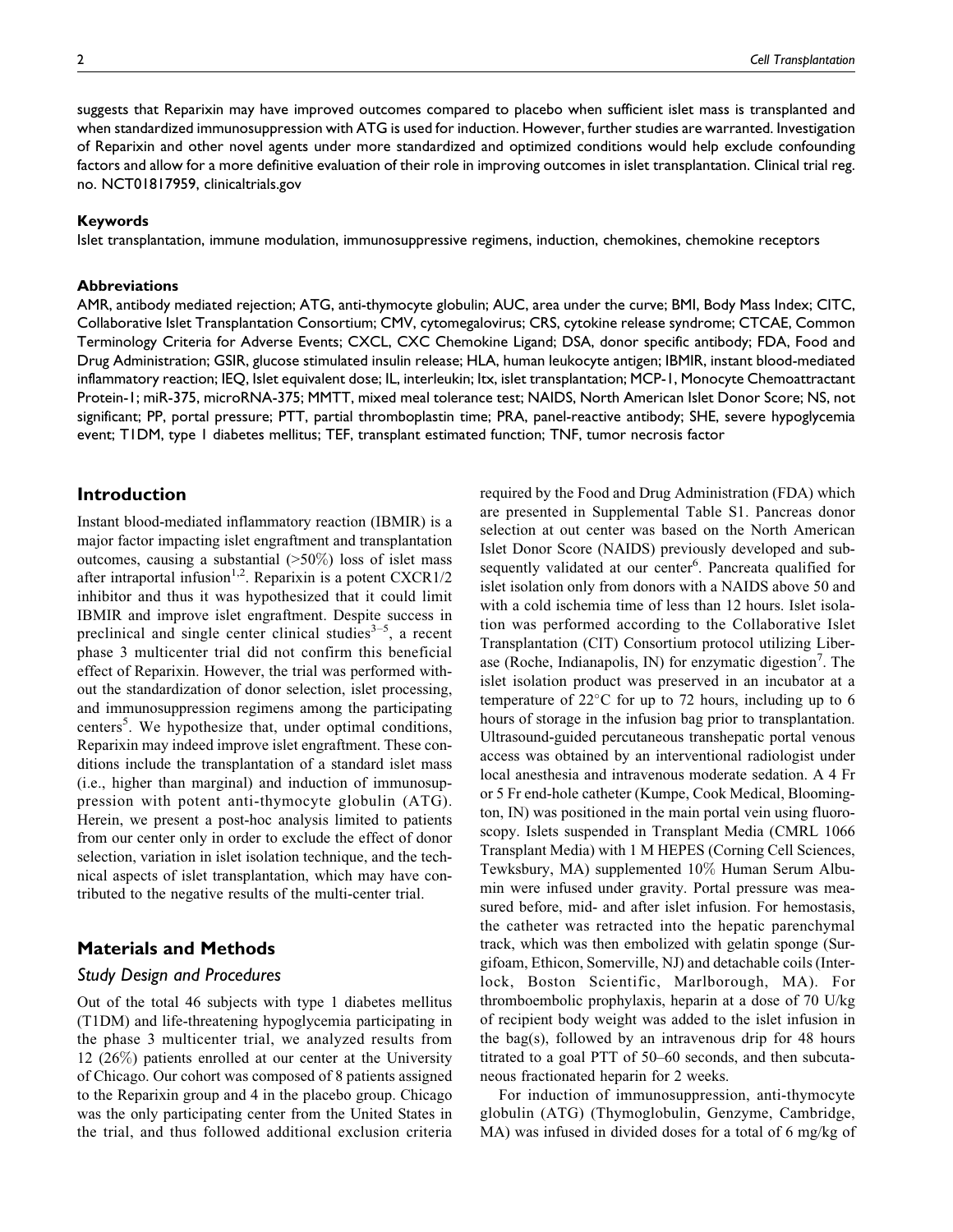

**Figure 1.** Different indices for the calculation of islet engraftment.

patient body weight, starting one day before islet transplantation. One dose of methylprednisolone (1 mg/kg) was given as premedication during the first ATG infusion only. No other steroids were administered in order to avoid confounding the interpretation of the antiinflammatory effects of Reparixin. Basiliximab (Simulect, Novartis Pharmaceuticals, East Hanover, NJ) at a standard dose of 20 mg was infused intravenously immediately before and 3 days after a second islet transplant. Maintenance immunosuppression included oral mycophenolate mofetil at the target dose of 1000 mg twice a day or mycophenolic acid 720 mg twice a day. The goal for tacrolimus serum level was in the range of 8–10 ng/ml during first 3 months and 7–9 ng/ml afterwards. The dose was adjusted, if medically necessary, when adverse events occurred.

*Study procedures performed according to the common multicenter trial protocol<sup>5</sup> .* Based on the randomization number, patients received Reparixin at a dose of 2.772 mg/kg/ hour or placebo in continuous infusion through a central line over 7 days starting 12 hours before islet transplantation as previously described<sup>5</sup>. If insulin independence was not achieved by day 75, each subject received a second islet transplant with repeat infusion of the previously assigned Reparixin or placebo, as performed during the first islet transplant. Islet product release criteria included: viability over 70%, purity over 20%, pellet volume less than 10 mL, islet mass transplanted above 3,000 islet equivalent (IEQ) per recipient body weight in kilograms (IEQ/kg) per transplant. Islet engraftment and function was assessed on day 75  $\pm$  5 after islet infusion using the mixed meal tolerance test (MMTT)<sup>8</sup>. Patients were followed for 1 year after the last islet infusion<sup>5</sup>.

### *Post Hoc Islet Engraftment Analysis*

In our analysis, we aimed to standardize conditions and measurements of islet engraftment and limit factors, which may have confounded the evaluation of the effect of Reparixin vs. placebo on islet engraftment during the multi-center trial.

*Islet engraftment indices.* Measurement of engraftment based only on islet mass engrafted would be biased by the differences in islet mass infused in each patient. Therefore, we evaluated islet engraftment based on the ratio of islet mass engrafted to total islet mass infused in IEQ. Engrafted islet mass was determined by measuring islet graft function as assessed by different indices.

In the multi-center trial, islet mass engrafted was determined by measurement of islet graft insulin secretion (using c-peptide as a proxy) which was calculated from the area under the curve (AUC) for serum c-peptide in 120 minute MMTT. Therefore, islet engraftment was determined as the AUC of c-peptide standardized by total IEQ infused but it was also additionally corrected for patient body weight in order to account for differences in insulin requirements/insulin sensitivity between individual patients (AUC c-peptide/IEQ/kg) (Fig. 1).

In our sub-analysis, we chose to account for the difference in insulin requirements and insulin sensitivity between individual patients in a different, arguably more accurate way. We determined the islet mass engrafted based on an islet graft function calculated from insulin secretion (AUC for serum c-peptide as proxy) in relation to serum glucose changes (AUC for serum glucose) during MMTT (Fig. 1). Therefore, islet engraftment was then calculated as the AUC c-peptide /AUC glucose/IEQ.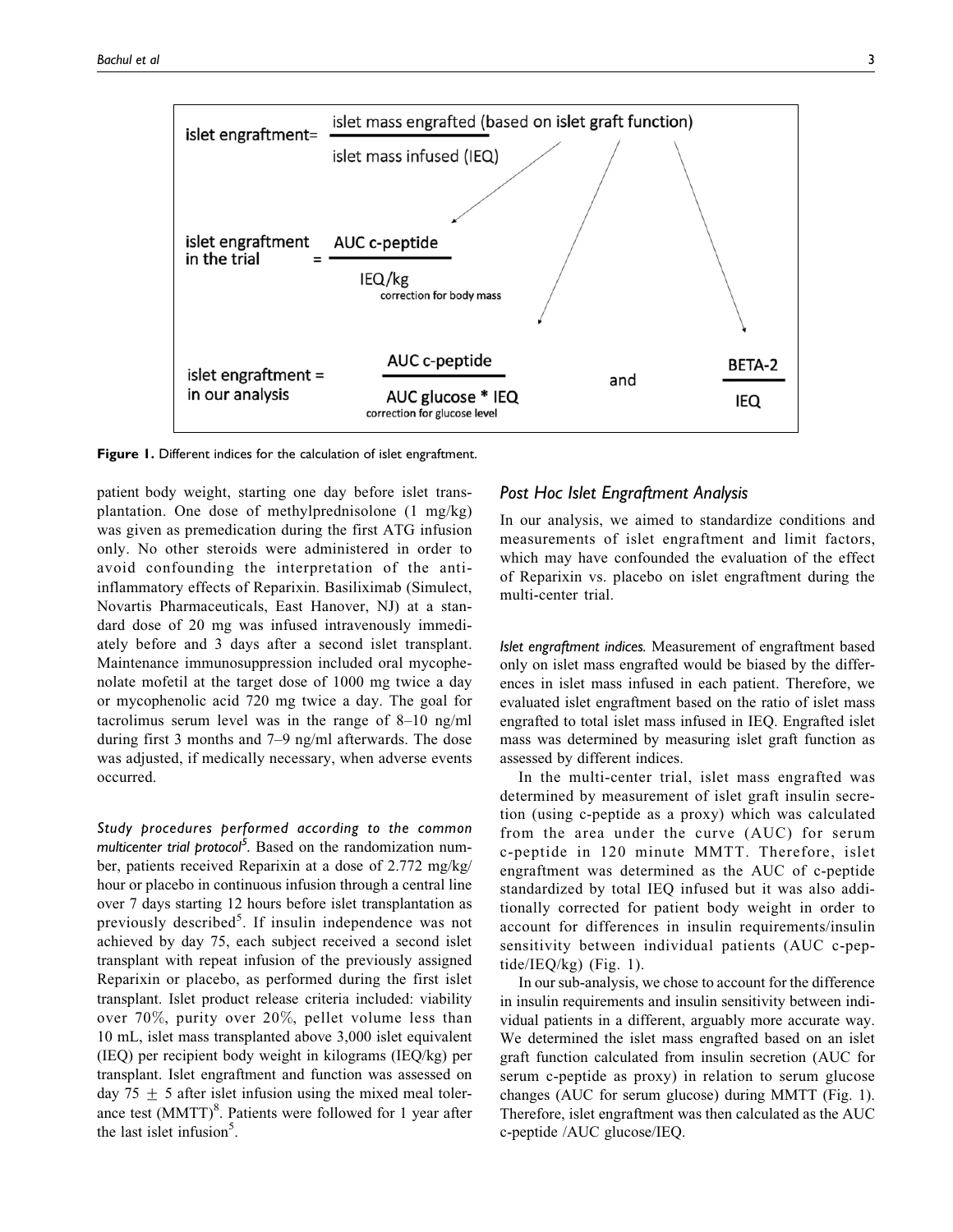We also assessed islet engraftment based on islet function by utilizing the BETA-2 index which takes into account a single value of fasting blood glucose and c-peptide, HbA1c, and daily dose of insulin per body weight $9-12$ . After standardizing for the islet mass infused, we calculated islet engraftment as BETA-2/IEQ.

For comparison, we also determined islet engraftment based on more crude approximations of islet function with limited standardization: MMTT AUC c-peptide, MMTT AUC c-peptide/IEQ, BETA-2.

*Assessment of islet engraftment on day 75.* We focused our analysis on islet engraftment measured on post-operative day 75, when post-transplant recovery and islet graft revascularization were largely complete<sup>12</sup>. We did not measure engraftment at 1 year follow-up as many different factors could affect islet graft function between day 75 and 365 (e.g., rejection, autoimmune recurrence, drug toxicity) and thus would confound the assessment of engraftment.

*Assessment of islet engraftment after single infusion in patients with undetected stimulated serum c-peptide.* We decided to assess islet engraftment after a single transplant and only in patients with undetectable stimulated serum c-peptide prior to islet infusion in order to avoid measurement of endogenous islet function.

*Exclusion of transplants where islet engraftment was compromised by factors independent from Reparixin.* In order to exclude the influence of external factors on islet engraftment which were independent from Reparixin, we excluded cases with early rejection, severe cytokine release syndrome, and primary nonfunction as the rate of these complications did not differ between the Reparixin and placebo groups. Three cases in the Reparixin group and 2 cases in the placebo group were thus excluded. Similarly, we assessed islet engraftment after second islet transplant in 3 patients with negative c-peptide prior to transplantation after primary nonfunction of the first islet transplant.

#### *Metabolic Outcomes*

Metabolic outcomes based on change in HbA1c, incidence of severe hypoglycemic episodes (SHE), daily requirements of insulin, and insulin dependence were included as secondary endpoints similarly as in the common trial protocol<sup>5</sup>. We additionally assessed 1 year islet graft function using the BETA-2 score and Igls classification $9-13$ .

# *Plasma (Serum) Cytotoxin and MicroRNA-375 (miR-375) Profile after Intraportal Islet Transplantation*

Serum samples were drawn before and 6, 12, 24, 72, 120, and 168 hours after each islet transplant. Concentrations of CXCL8, CXCL-9, CXCL-10, IL-6, IL-10, CCl-2 (MCP-1), CCL-3, CCL-4, miR-375, and miR-375/IEQ were assessed

at each time point to analyze the profile of chemokine, cytokine, and miR-375 secretion during the first 7 days after each ITx in both the Reparixin and placebo groups.

### *Statistical Analysis*

Descriptive statistics are expressed as median, range, and percentages as appropriate. The variables were tested for normal distribution and analyzed with Student's t-test. In case of non-normally distributed data we used the Mann-Whitney U test. To compare categorical variables, we used Fisher's exact test. We used the t-test to compare dependent variables of log10-transformed AUCs for the analysis of cytokine, chemokine, and miR-375 serum levels. For all analysis, a  $P$ -value <0.05 was considered statistically significant. Statistical analyses were performed using GraphPad Prism 8.0 (GraphPad Software, San Diego, CA, USA).

### **Results**

### *Patient and Donor Characteristics*

The characteristics of patients in the intention to treat cohort were comparable between the Reparixin and placebo groups (NS): median recipient weight was 75.5 kg and median BMI 25.5 kg/m<sup>2</sup> (Table 1). Pancreas donor characteristics were also similar in both groups and did not differ significantly: median donor age was 41 years; median weight was approximately 100 kg and BMI 33 kg/m<sup>2</sup> with HbA1c <5.9% (41 mmol/mol) in both groups (Table 1). Islet quality assessed in vitro with the glucose stimulated insulin release (GSIR) assay and in vivo by islet transplantation in nude mice was highly comparable in both groups (Table 1) (NS).

# *Comparison of Islet Mass Transplanted and Intra-Operative Portal Vein Pressures*

Patients in both the Reparixin and placebo groups were transplanted similar islet masses during the first ITx: median islet mass was 510,155 IEQ (371,821–635,554) in the Reparixin group vs. 473,013 IEQ (445,833–681,565) in the placebo group and median IEQ/kg was 6,074 (5,464–9,993) vs 7,328 (5,655–8,716), respectively (NS) (Table 1). All patients in the placebo group, and only patients with complications in the Reparixin group, underwent a second ITx and all these patients received a similar islet mass (NS) (Table 1 and Fig. 2A, B).

In order to reach the required islet mass  $(>3,000 \text{ IEQ/kg})$ , islets were combined from two donors in single islet transfusions for 4 (33%) patients in the Reparixin group and in 2 (25%) patients in the placebo group. Altogether, 16 donor pancreata were utilized for 12 islet transplants in the Reparixin group and 10 donor pancreata for 8 islet transplants in the placebo group.

Median pellet volume of the final islet product infused was similar in both the Reparixin and placebo groups: 5 ml  $(3-10)$  and 6 ml  $(3-7.5)$ , respectively (NS). Portal pressure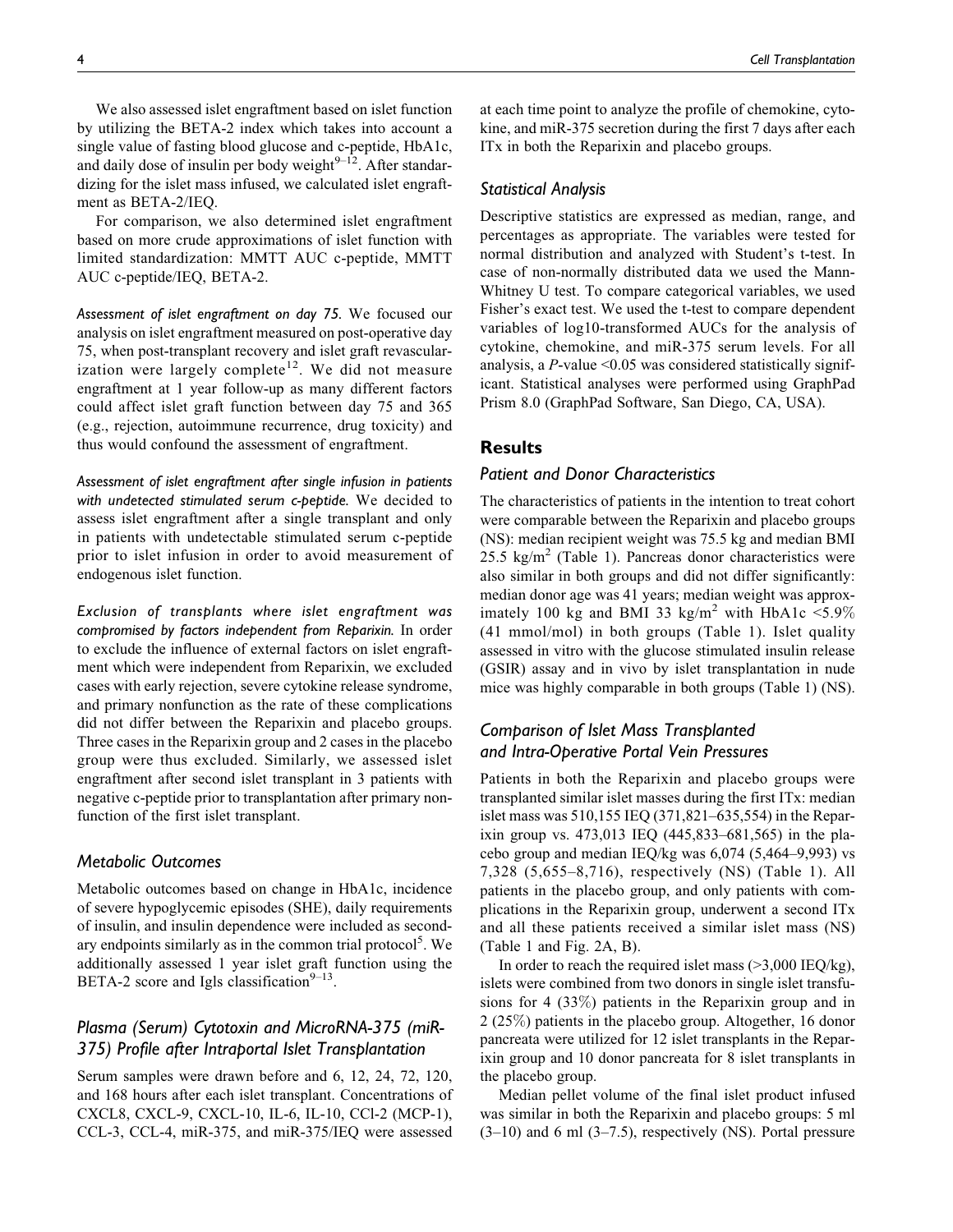|                                         | Reparixin            | <b>Placebo</b>      |      |
|-----------------------------------------|----------------------|---------------------|------|
| <b>Recipient characteristics</b>        | $N = 8$              | $N = 4$             | P    |
| Age at 1st ITx (years)                  | 46 (28-56)           | 40 (30-48)          | 0.57 |
| Sex (M/F)                               | 4M/4F                | IM/3F               | 0.57 |
| Weight at 1st ITx (kg)                  | 77 (42.6-93.8)       | 74 (58.0-82.4)      | 0.51 |
| BMI at 1st ITx ( $\text{kg/m}^2$ )      | 26 (18.9-29.9)       | $25(21.8-29.9)$     | 0.84 |
| Pre ITx HbAIc (%)                       | $7.4(6.8-8.1)$       | $7.0(6.5-8.6)$      | 0.51 |
| Pre ITx HbA1c (mmol/mol)                | 57 $(51-65)$         | 53 (48-70)          |      |
| Pre ITx daily insulin (U)               | $34(29-67)$          | 36 (29–48)          | 0.99 |
| Duration of TIDM (years)                | $32(16-44)$          | $31(15-47)$         | 0.19 |
| <b>Donors characteristics</b>           | 16 donors $(12 ITx)$ | 10 donors $(8$ ITx) | 0.83 |
| Age (years)                             | $42.5$ (17-63)       | $41.5(20-57)$       | 0.71 |
| Sex (M/F)                               | 12 M/4F              | 7 M/3F              | 0.90 |
| Weight (kg)                             | $98.3(59 - 151)$     | $103(93 - 179)$     | 0.24 |
| Donor Scoring (NAIDS)                   | 73 (30–100)          | 76 (47–88)          | 0.87 |
| BMI ( $\text{kg/m}^2$ )                 | $33.1(23.8-42.7)$    | $32.9(29.5 - 50.8)$ | 0.33 |
| Islet quality assays                    |                      |                     |      |
| Pre culture GSIR                        | $1.5(1.01-3.41)$     | $1.8(0.46 - 11)$    | 0.90 |
| Pre ITx GSIR                            | $1.71(0.78 - 10.95)$ | $1.43(0.46-5)$      | 0.27 |
| Viability (%)                           | 93. (82.1–97.5)      | 94.18 (87-97.5)     | 0.82 |
| Bioassay (human ITx in nude mice)       | 5/5 (100%)           | 4/4 (100%)          |      |
| reversal of hyperglycemia* (%)          |                      |                     |      |
| Islet mass infused                      |                      |                     |      |
| Islet mass first ITx (IEQ/kg)           | 6,074                | 7,328               | 0.8  |
|                                         | $(5,494-9,993)$      | $(5,662 - 8,716)$   |      |
| Islet mass second ITx (IEQ/kg)          | 7,066                | 7,419               | 0.88 |
|                                         | $(5,772-9,197)$      | $(5,511-8,419)$     |      |
| Total mass infused per patient (IEQ/kg) | 10.863               | 13.737              | 0.15 |
|                                         | $(5,494 - 16,209)$   | $(13,192 - 17,135)$ |      |

**Table 1.** Baseline Donor, Recipient, and Islet Characteristics. Baseline characteristics of islet transplant recipients, pancreas donors, and islets. Quality of islets was assessed by in vitro and in vivo assays. Islet mass infused did not differ statistically between the Reparixin and placebo groups (*P* > 0.05). Values presented are medians with minimum and maximum ranges in parentheses.

ITx: islet transplantation; NAIDS: North American Islet Donor Score; GSIR: glucose-stimulated insulin release; \*hyperglycemia (blood glucose >200 mg/ml) was induced with streptozocin injection, reversal of hyperglycemia (blood glucose <200 mg/ml) by transplanted islets was confirmed by measurement of hyperglycemia after excision of the islet graft.

(PP) during the islet infusion fluctuated similarly in both groups; peak PP never exceeded 20 mmHg in either group and all islet infusions were successfully completed. For all the above listed parameters, there was no difference between groups.

# *Complications*

Our first patient in the Reparixin group developed severe headache, fever, and hypotension consistent with a grade 2 CTCAE severe cytokine release syndrome  $(sCRS)^{14,15}$  but was responsive to intravenous fluids. This reaction was triggered by a standard second dose of 1.5 mg/kg ATG infused intravenously without steroids over 6 hours post-transplant. For the following patients, the ATG dose per infusion and the rate were lowered to achieve delivery over 18 hours and spread over 7 days of admission, maintaining a goal total dose of 6 mg/kg of body weight. Acetaminophen and diphenhydramine were given prior to infusion and redosed every 6 hours. The remaining patients experienced mild transient headache, nausea, and malaise related to the infusion of ATG, but these symptoms subsided with

intravenous hydration and additional doses of acetaminophen, diphenhydramine, and antiemetics.

The incidence rate of other complications did not differ significantly between the Reparixin and placebo groups. Intraperitoneal bleeding or liver hematoma after intraportal infusion developed after 2/12 (16.6%) transplant procedures in the Reparixin and in 2/8 (25%) in the placebo group. Patients in both groups responded to blood transfusion without the need for surgical intervention. None of the patients developed portal vein thrombosis or any other thromboembolic complications.

Two patients (25%) in the Reparixin group and one patient (25%) in the placebo group developed high levels of donor specific HLA antibody (DSA) with PRA >90% within first 75 days of initial islet transplant. In combination with signs of islet dysfunction, this suggests the diagnosis of antibody mediated rejection (AMR). Another patient from the Reparixin group developed a low/medium level of DSA with some loss of islet function and required a second islet transplant before obtaining long-term insulin independence. One patient in the placebo group developed primary non function by 8 weeks post-transplant without any DSA detected.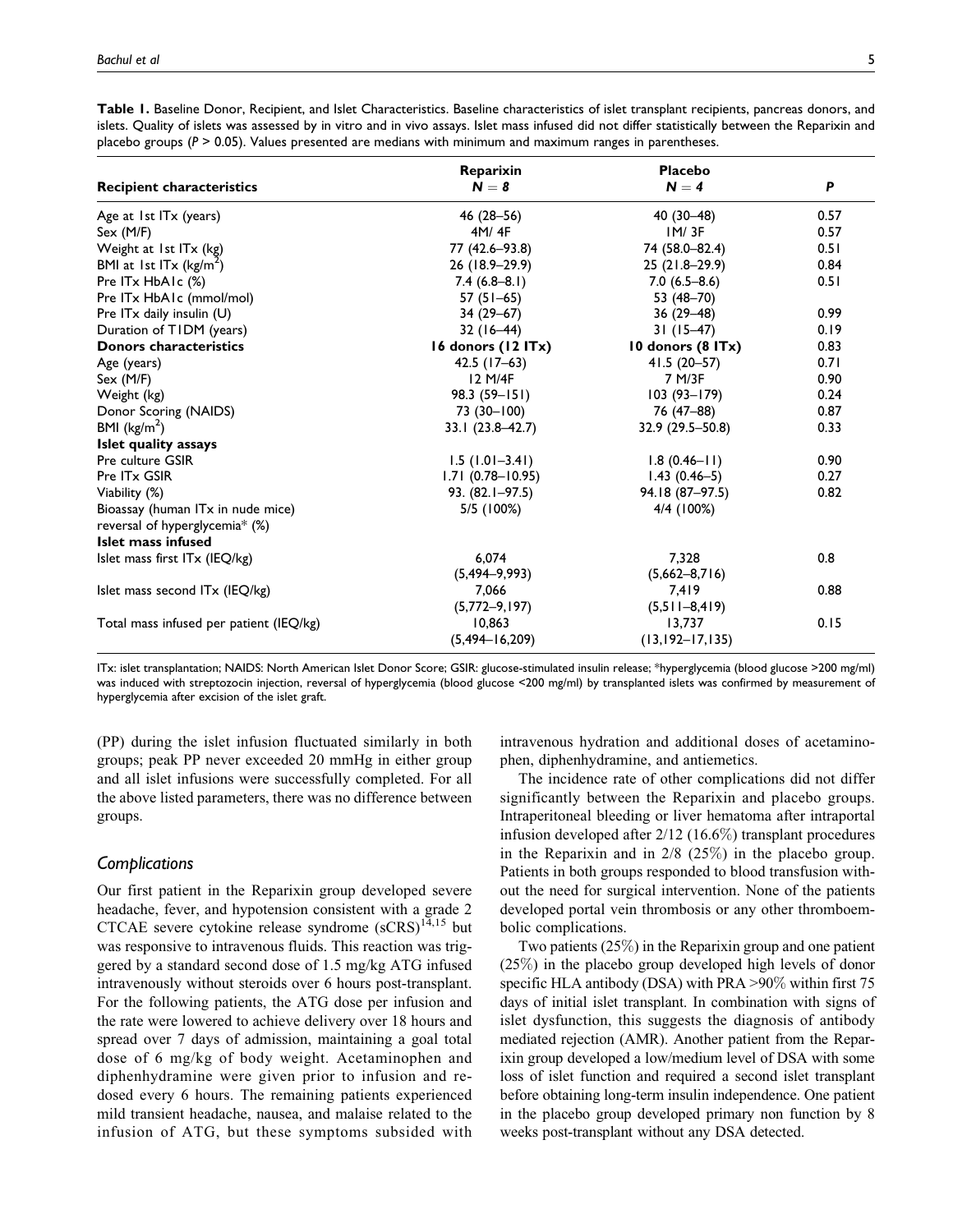

**Figure 2.** Transplanted islet mass Patients in both groups were transplanted a similar islet mass expressed in IEQ (A) and IEQ/kg (B) during the first ITx (light gray bars). All patients from the placebo group and only patients with complications in the Reparixin group required a second ITx (dark gray bars). (A: moderate DSA; R: antibody mediated rejection; C: severe cytokine release syndrome). IEQ: islet equivalent.

All patients received standard antibiotic prophylaxis during the islet infusion—cefazolin intravenously for 24 hours as well as fluconazole for 3 months, valganciclovir for 6 months in patients at high risk for cytomegalovirus (CMV) or acyclovir in medium and low risk patients. One patient at high risk developed CMV pneumonia 2 months after completion of a 6-month course of valganciclovir prophylaxis. No unexpected adverse events were observed related or possibly related to the studied medication or to the islet transplantation procedure. The adverse event profile did not differ between the Reparixin and placebo groups in our cohort and the profile was similar to that described in the multicenter trial as a whole<sup>5</sup>.

### *Patient Enrolment, Follow up, and Compliance*

All patients at our site complied with the trial protocol and received the study agent Reparixin or placebo as randomized (Fig. 3). No patients discontinued the intervention, withdrew consent, nor were any patients lost to follow-up. All patients in our cohort were followed until the end of the multicenter trial, 1 year after the last transplant (e.g., 1 year after the first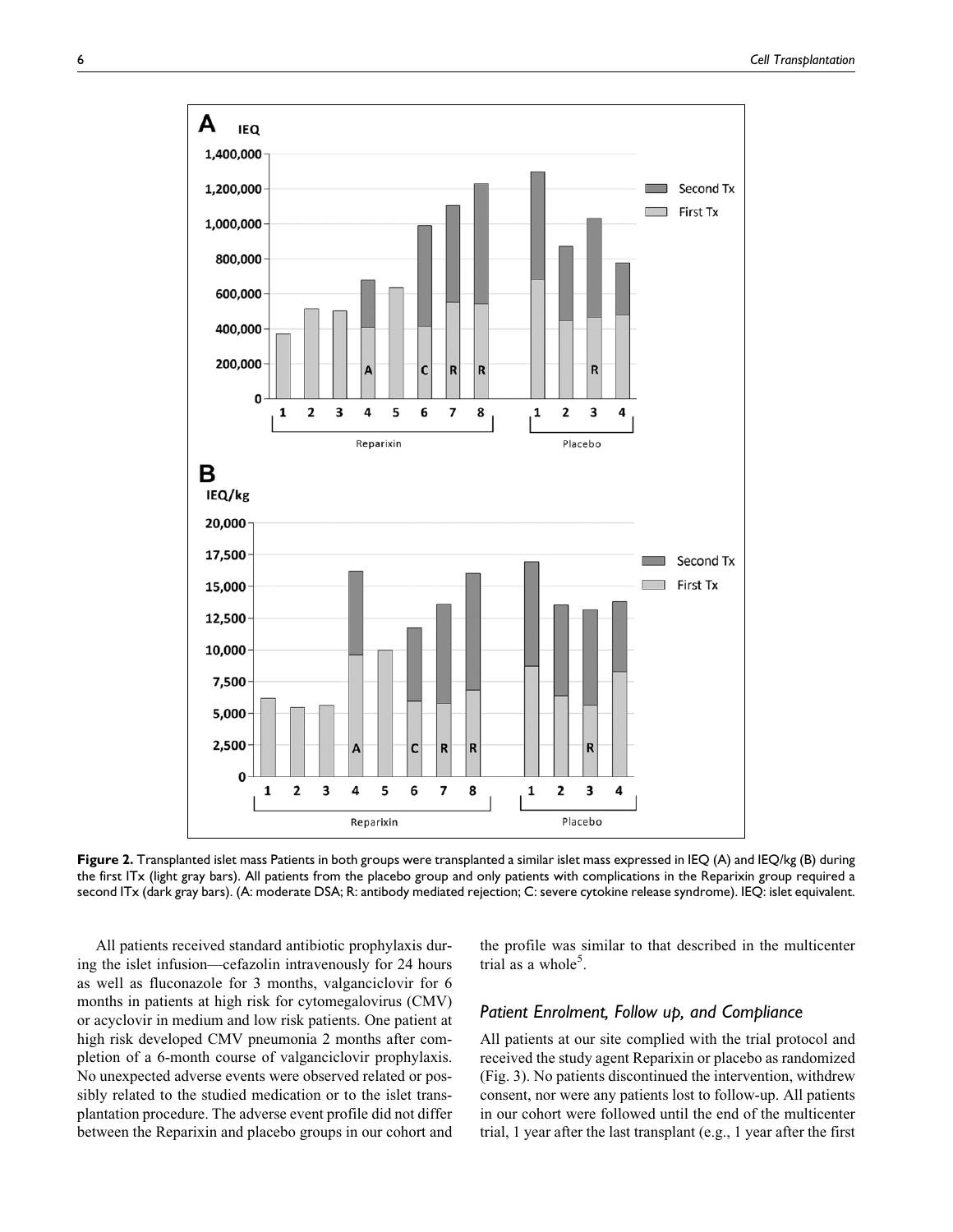

Figure 3. CONSORT 2010 flow diagram.

ITx if patient remained insulin independent, otherwise 1 year after second ITx). At that time point the insulin independence rate after a maximum of two islet infusions was 6/8 (75%) in the Reparixin group and 2/4 (50%) in the placebo group.

### *Islet Engraftment After Single Islet Transplant*

Islet engraftment after single islet transplant was measured after the first islet infusion for patients except for those who experienced primary non-function with undetectable serum c-peptide and underwent a second islet infusion. For these patients with a second islet infusion, islet engraftment was measured after the second transplant. One patient in each group was excluded due to partial islet graft function after the first transplant. Altogether, we assessed islet engraftment in 7 patients from the Reparixin group (in 5 after 1st

transplant and in 2 after their 2nd transplant) and in 3 patients from the placebo group (in 2 after 1st transplant and in 1 after the 2nd transplant). Patient and transplant characteristics in the post-hoc islet engraftment analysis did not differ between the Reparixin and placebo groups (Table 2).

Islet engraftment based on the MMTT AUC c-peptide-toglucose ratio, standardized for IEQ per islet infusion, on day 75 after the first ITx was significantly higher for patients who received Reparixin compared to placebo. Median AUC c-peptide [ng/mL] / AUC glucose [mg/dL]/IEQ  $\times$  10<sup>8</sup> on day 75 was  $6.02$  (5.01–11.99) and statistically higher in the Reparixin group than 4.56 (1.66–5.02) in the placebo group  $(P = 0.03)$  (Fig. 4A). Engraftment measured by BETA-2 score standardized by IEQ  $\times$  10<sup>6</sup> in the first transplant was significantly higher in the Reparixin group than in placebo, median  $41.33 \times 10^{6}$  (32.24–63.36) vs  $27.7 \times 10^{6}$  (20.8–30), respectively ( $P = 0.01$ ) (Fig. 4B). Islet engraftment was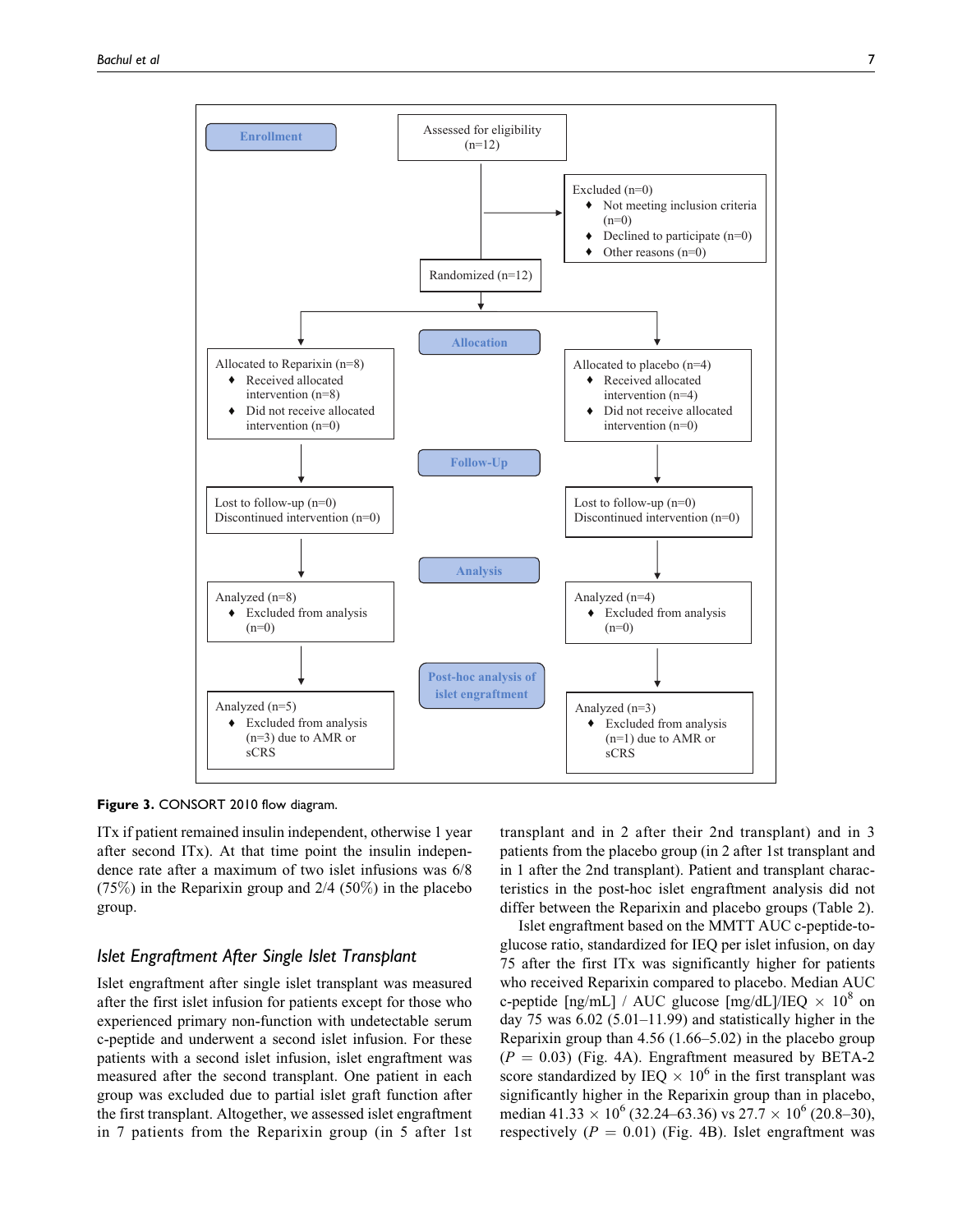| )<br>)<br>)<br>ne in patient an<br>j<br>ミコンニス<br>i                                                                             |                                                                                                                                   |  |
|--------------------------------------------------------------------------------------------------------------------------------|-----------------------------------------------------------------------------------------------------------------------------------|--|
| ive aim ifican et di<br>֚֚֕֕֝<br>and no ctationially.<br>alysis. There were no statis?<br>I<br>rmant Ana<br>oc Islet Engi<br>Ş | ֧֧֧֧֧֧֛֧֧֧֧֧֧֧֧֧֧֧֧֧֛֧֧֧֛֞֟֓֓֝֬֝֓֝֬֝֬֝֓֝֬֝֓֝֬֝֬֝֬֝֓֝֬֝֓֝֬֝֬֝֓֝֬֝֓֓֝֬֓֝֬֝֬֝֬֝֬֝֬֝֬֝֬֝֬֝֬֝֬֝֬֝֬֝֬֝֬֝֬<br>$rac{1}{2}$<br>)<br>)<br>! |  |
| Table 2. Patient and Transplant Characteristics in Pc                                                                          | between the Keparixin and placebo groups in the pos<br>;<br>}<br>}<br>)<br>2020<br>11                                             |  |

|                            | Subject Number of<br># ITx procedures | Weight<br>(kg)                                               | $\frac{\mathsf{BM}}{(\mathsf{kg}/\mathsf{m}^2)}$                                                                | Pre-Tx<br>daily insulin<br>requirement<br>(units/day)                    | Transfused Mass<br>(IEQ)                                                             | Transfused Mass<br>(IEQ/kg)                                                 | Pallet<br>volume<br>(mL)                        | Opening portal<br>pressure<br>(mmHg)                        | Closing portal<br>pressure<br>(mmHg)            |
|----------------------------|---------------------------------------|--------------------------------------------------------------|-----------------------------------------------------------------------------------------------------------------|--------------------------------------------------------------------------|--------------------------------------------------------------------------------------|-----------------------------------------------------------------------------|-------------------------------------------------|-------------------------------------------------------------|-------------------------------------------------|
| Reparixin ( $N = 7$ )      |                                       |                                                              |                                                                                                                 |                                                                          |                                                                                      |                                                                             |                                                 |                                                             |                                                 |
|                            |                                       |                                                              |                                                                                                                 |                                                                          |                                                                                      |                                                                             |                                                 |                                                             |                                                 |
|                            |                                       |                                                              |                                                                                                                 | $rac{6}{4}$                                                              |                                                                                      |                                                                             |                                                 |                                                             |                                                 |
|                            |                                       |                                                              |                                                                                                                 |                                                                          |                                                                                      |                                                                             |                                                 |                                                             |                                                 |
|                            | <u>ដ</u>                              |                                                              |                                                                                                                 |                                                                          |                                                                                      |                                                                             |                                                 |                                                             |                                                 |
|                            | <u>ដ</u>                              |                                                              |                                                                                                                 |                                                                          |                                                                                      |                                                                             |                                                 |                                                             |                                                 |
|                            |                                       |                                                              |                                                                                                                 |                                                                          |                                                                                      |                                                                             |                                                 |                                                             |                                                 |
|                            | 로 로                                   |                                                              |                                                                                                                 |                                                                          |                                                                                      |                                                                             |                                                 |                                                             |                                                 |
| Median                     |                                       |                                                              |                                                                                                                 |                                                                          |                                                                                      |                                                                             |                                                 |                                                             |                                                 |
|                            |                                       | 60.1<br>91.5<br>92.2<br>42.6<br>63.8<br>63.6<br>63.6<br>63.6 | $74.3$<br>$74.3$<br>$74.3$<br>$74.4$<br>$74.4$<br>$74.4$<br>$74.4$<br>$74.4$<br>$74.4$<br>$74.5$<br>$18.9-30.2$ | $\frac{56}{34}$<br>$\frac{27}{47}$<br>$\frac{27}{47}$<br>$\frac{27}{47}$ | 371,821<br>516,542<br>503,767<br>409,389<br>409,554<br>516,542<br>516,542<br>516,542 | 6, 187<br>5,676<br>5,494<br>5,494<br>6, 187<br>6,494–9,993)<br>6,494–9,993) | 3.8<br>7 2.9<br><b>5 9 - 9.5</b><br>2.9 - 9.5 ) | $4524$<br>$459$                                             | $477$<br>$477$                                  |
| (range)<br>Placebo $(M=3)$ |                                       |                                                              |                                                                                                                 |                                                                          |                                                                                      |                                                                             |                                                 |                                                             |                                                 |
|                            |                                       |                                                              |                                                                                                                 |                                                                          |                                                                                      |                                                                             |                                                 |                                                             |                                                 |
|                            | <u>ដ</u>                              |                                                              |                                                                                                                 |                                                                          |                                                                                      |                                                                             |                                                 |                                                             |                                                 |
|                            | 2n                                    |                                                              |                                                                                                                 |                                                                          |                                                                                      |                                                                             |                                                 |                                                             |                                                 |
| <b>Median</b>              |                                       |                                                              |                                                                                                                 |                                                                          |                                                                                      |                                                                             |                                                 |                                                             |                                                 |
|                            |                                       | 78.2<br>70<br>74.9<br>70–78.2)<br>0.83                       | 23.6<br>27.3<br>27.2<br>27.2<br>20.6–27.3)<br>>0.99<br>>0.99                                                    | $60$<br>$36$<br>$43$<br>$36$<br>$0.8$<br>$0.8$                           |                                                                                      | 8,716<br>6,378<br>7,530<br>7,530<br>(6,378–8,716)<br>(830                   | 5<br>5 1 3 9 9 9 9<br>5 9 9 9 9 9 9             | $= 4$<br>$= 4$<br>$= 4$<br>$= 4$<br>$= 4$<br>$= 4$<br>$= 4$ | $\frac{18}{15} = \frac{18}{15} = \frac{18}{15}$ |
| (range)<br>P-value         |                                       |                                                              |                                                                                                                 |                                                                          | 681,565<br>445,833<br>564,627<br>564,627<br>(445,833–681,565)<br>0.51                |                                                                             |                                                 |                                                             |                                                 |
|                            |                                       |                                                              |                                                                                                                 |                                                                          |                                                                                      |                                                                             |                                                 |                                                             |                                                 |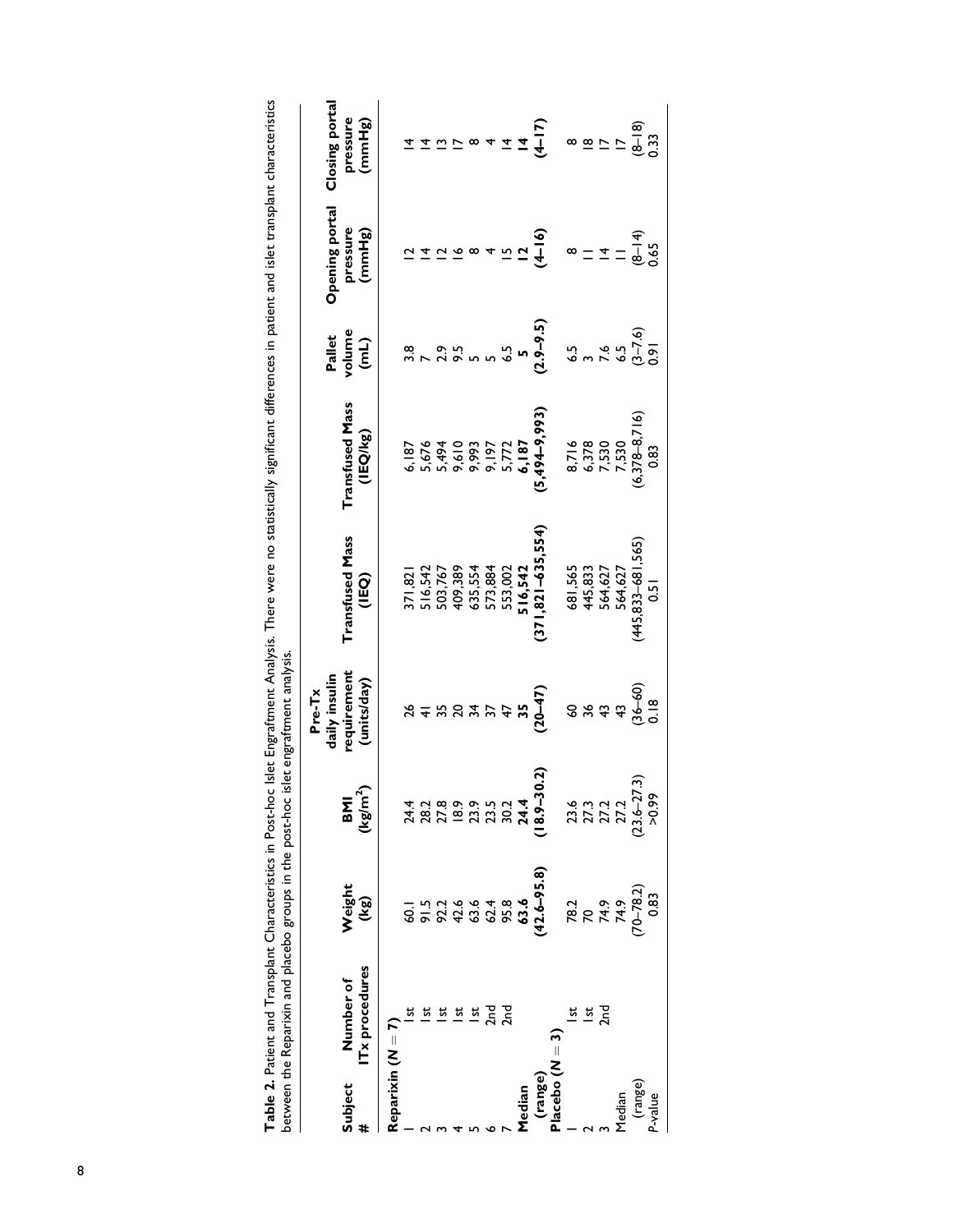

**Figure 4.** Islet engraftment on day 75 after single islet transplant in post-hoc islet engraftment analysis cohort. (A) Islet engraftment assessed using the AUC c-peptide/AUC glucose/IEQ index was significantly higher in the Reparixin group compared to placebo  $(P = 0.03)$ . (B) A similar result was found when islet engraftment was determined based on islet function as measured by BETA-2 score standardized with IEQ: (BETA-2/IEQ)  $(P = 0.01)$ . IEQ: islet equivalent.

above 30 (BETA-2 score) and higher in every patient in the Reparixin group compared to any of patients in the placebo group. Islet engraftment as determined by c-peptide secretion only or not standardized by islet mass transplanted showed no statistical difference between the two groups (Supplemental Fig. S1A-E). Islet engraftment after first islet transplant was not statistically different in the Reparixin and placebo groups.

### *Secondary Endpoints*

Secondary endpoints included insulin independence, HbA1c, and incidence of severe hypoglycemic episodes (SHE). There was no statistically significant difference between the treatment and placebo groups at our center (Table 3).

### *Severe Hypoglycemic Episodes and Glucose Control*

Six months prior to ITx, all patients in both groups reported severe hypoglycemic episodes (SHE). Despite insulin regimens optimized by endocriologists, patients in the Reparixin group experienced 11 (7–96) SHEs and in placebo group 12 (3–75). Comparatively, no patients in either group experienced SHE during the follow-up after last transplant (between 3 and 12 months). 75% of patients in both groups maintained HbA1c at 6% (42 mmol/mol) or below, while the remaining 25% of patients maintained HbA1c at 7% (53 mmol/mol) or below (Table 3).

### *Insulin Independence after one ITx*

Five out of eight patients (62.5%) from the Reparixin group achieved and maintained insulin independence for 1 year and even for 2 years after only a single successful ITx; of these, four patients achieved independence after the first ITx and one patient after her second ITx (due to complete graft loss after the first ITx) (Fig. 5A). No patients from the placebo group were able to maintain insulin independence at 1 year after only a single successful ITx ( $P = 0.08$ ).

### *Overall Insulin Independence*

All patients except one [11/12 (91%)] became insulin independent during the duration of the study. At one and 2 year follow-up after the last ITx,  $6/8$  patients  $(75%)$  were still insulin independent in the Reparixin group vs. 2/4 patients (50%) in the placebo group (Fig. 5B). The only patients in the Reparixin group who did not achieve or maintain insulin independence for at least 1 year were patients who experienced AMR  $(n = 2)$  or sCRS  $(n = 1)$  early after the transplant.

# *Clinical Outcomes Based on the Igls Classification13, Beta Score16, BETA-2 Score9 , and TEF/IEQ<sup>17</sup>*

All patients in our cohort had successful (i.e., optimal or good) outcomes at 1 year after the last islet transplant as defined by the Igls classification (Fig. 5C). 75% of patients in the Reparixin group and 50% of patients in the placebo group achieved optimal outcomes, while the rest had good outcomes. Islet function based on beta score, BETA-2 score and TEF/IEQ was not statistically different for the two groups (Table 3).

# *Profiles of Cytokines, Chemokines, and miR-375 Released after ITx*

There was a significant increase of CCL4 and IL-6 secretion during the first 6–12 hours aftet ITx with subseqent decrease over time in the placebo group after the 1st ITx ( $P < 0.05$ ); this was not observed for the remaining chemokines nor for cytokines or miR-375 (Fig. 6A-I, Table 4).

In the Reparixin group, the same trend over time was observed not only for CCL4 and IL-6, as in the placebo group, but also for CXCL8, MCP-1 (CCL2), CCL3, CXCL10, as well as for miR-375 and miR-375/IEQ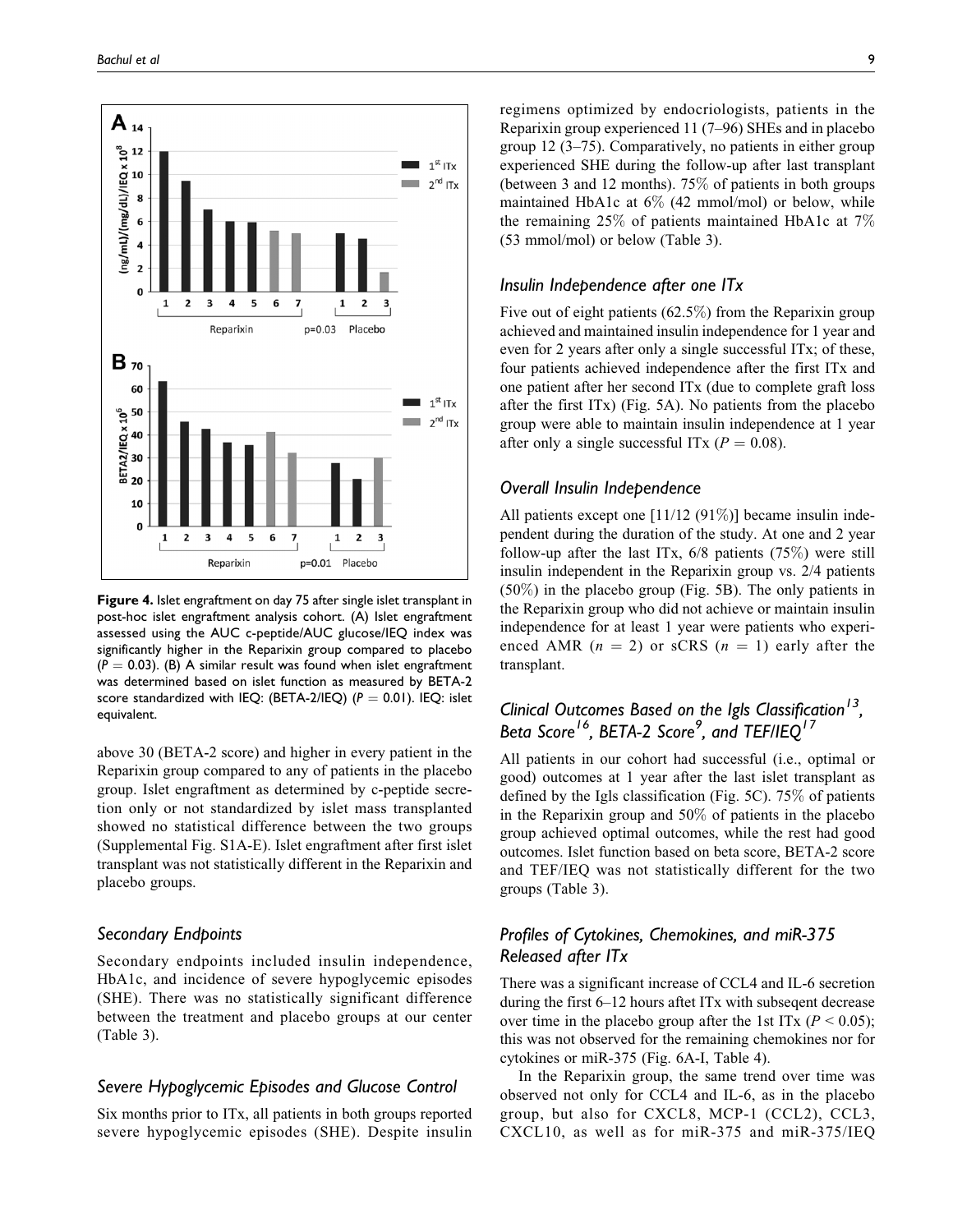**Table 3.** Secondary Endpoints in Patients in the Reparixin vs Placebo Group in Our Cohort. There was no statistically significant difference in the secondary endpoints between the Reparixin and placebo groups in our cohort (*P* > 0.05). A column presenting data from the previously published multicenter trial cohort is added for context.

| <b>Secondary endpoints</b>                                               | Reparixin<br>$N = 8$ | Placebo<br>$N = 4$     | Multicenter trial cohort <sup>5</sup> |  |  |  |
|--------------------------------------------------------------------------|----------------------|------------------------|---------------------------------------|--|--|--|
| <b>Cumulative SHE</b>                                                    | $\mathbf 0$          | 0                      | 0                                     |  |  |  |
| between day 75 and I year                                                |                      |                        |                                       |  |  |  |
| HbAIc (%), median                                                        | $7.4 - 5.8 - 5.7$    | $7.0 - 5.9 - 5.9$      | $8.1 - 6.3 - 6.0$                     |  |  |  |
| HbAIc (mmol/mol), median                                                 |                      |                        |                                       |  |  |  |
| preTx-day 75-I year after last ITx                                       | $57 - 40 - 39$       | $53 - 41 - 41$         | $65 - 45 - 42$                        |  |  |  |
| HbAIC $\leq$ 6% ( $\leq$ 42 mmol/mol)                                    | 75% (6/8)            | 75% (3/4)              | N/A                                   |  |  |  |
| and no SHE at I year                                                     |                      |                        |                                       |  |  |  |
| HbAIC $\leq$ 6.5% ( $\leq$ 48 mmol/mol)                                  | 75% (6/8)            | 75% (3/4)              | N/A                                   |  |  |  |
| and no SHE at 1 year                                                     | 100%                 | 100%                   | 71%                                   |  |  |  |
| HbAIC $\leq$ 7% ( $\leq$ 53 mmol/mol)<br>and no SHE at I year            |                      |                        |                                       |  |  |  |
| Change in HbA1c day 75 after 1st ITx<br>%, (value)                       | $-24\%$ (-1.85)      | $-19\%$ (-1.30)        | N/A                                   |  |  |  |
| Change in HbAIc I year after last ITx                                    | $-22\% (-1.6)$       | $-14\%$ (-0.95)        | N/A                                   |  |  |  |
| %, (value)                                                               |                      |                        |                                       |  |  |  |
| Insulin independence                                                     |                      |                        |                                       |  |  |  |
| At any time point                                                        | 87.5% (7/8)          | $100\%$ (4/4)          | $21.2\%$ (7/33) <sup>*</sup>          |  |  |  |
| At day 75 after 1st ITx                                                  | 50% (4/8)            | 25% (1/4)              | $3\%$ (1/33) <sup>*</sup>             |  |  |  |
| At I year after one ITx (1st or 2nd)                                     | 62.5% (5/8)          | 0                      | 0*                                    |  |  |  |
| At I year after last ITx                                                 | 75% (6/8)            | 50% (2/4)              | $17.2\%$ (5/29) <sup>*</sup>          |  |  |  |
| Functioning islet graft at I year after                                  | $100\%$ (8/8)        | $100\% (4/4)$          | 82.7% (24/29*)                        |  |  |  |
| last ITx (serum c-peptide >0.3ng/ml)                                     |                      |                        |                                       |  |  |  |
| <b>Insulin requirements</b>                                              |                      |                        |                                       |  |  |  |
| Change at day 75 after 1st ITx<br>%, median value                        | $-100\%$ (-0.41)     | $-67.65\%$ ( $-0.35$ ) | $-44\%$ (-0.23)                       |  |  |  |
| Change at I year after last ITx                                          | $-100\%$ (-0.44)     | $-93\% (-0.48)$        | $-44\%$ (-0.33)                       |  |  |  |
| %, median value                                                          |                      |                        |                                       |  |  |  |
| Clinical outcomes based on islet graft function at I year after last ITx |                      |                        |                                       |  |  |  |
| beta score <sup>16</sup>                                                 |                      |                        |                                       |  |  |  |
| Success rate, [beta score $\geq$ 6] (%)                                  | 75%                  | 75%                    | 38%                                   |  |  |  |
| Median beta score                                                        | 7.5                  | 6.5                    | N/A                                   |  |  |  |
| Igls classification <sup>13</sup>                                        |                      |                        |                                       |  |  |  |
| Success rate [optimal and good function]                                 | 8/8 100%             | 4/4 100%               | $\sim$ 50%                            |  |  |  |
| <b>BETA-2,</b> (median) <sup>9</sup>                                     | 19.4                 | 14.7                   | N/A                                   |  |  |  |
| TEF/IEQ/kg (median) <sup>17</sup>                                        | 68                   | 42                     | N/A                                   |  |  |  |

\*Rates after excluding patients from our cohort (rates only for the remaining patients in the trial)

Tx: islet transplantation; SHE: severe hypoglycemic episodes; TEF: transplant estimated function; IEQ: islet equivalent dose.

 $(P < 0.05)$ . Of note, ATG infusion took place during the same time after the 1st ITx in both groups. For the 2nd ITx, the trends described above were observed only for miR-375 and miR-375/IEQ and only in the Reparixin group ( $P < 0.05$ ) (Table 4). Of note, Basiliximab was used instead of ATG for induction of immunosuppression after the 2nd ITx.

# *Cytokine, Chemokine, and miR-375 Release after Each Transplant in the Reparixin and Placebo Groups*

Cytokine release during the first 7 days after 1st ITx (ATG) was significantly higher for CCL3 and CCL4 in the 1st ITx in the Reparixin group compared to placebo ( $P = 0.0103$ , 0.0347) when determined by AUC. There was no statistical difference in cytokine AUC after the 2nd ITx between the Reparixin and placebo groups (Table 5).

AUC of cytokine release during the first 7 days after 1st ITx (ATG) was significantly higher for CXCL10 compared to 2nd ITx (Basiliximab) in both the Reparixin and placebo groups ( $P < 0.05$ ).

CXCL4 release was higher after 1st ITx compared to after the 2nd ITx only in the Reparixin group but not in the placebo group ( $P = 0.0154$ ) (Table 6). There was no statistically significant difference for the remaining cytokines, chemokines, or miR-375 released after the 1st ITx nor after the 2nd ITx in both the Reparixin and placebo groups.

Overall, when ATG was used for immunosuppressive induction, the use of Reparixin led to a significantly higher release of CCL3 and CCL4 within the first 7 days after the 1st ITx when compared to placebo ( $P = 0.0103, 0.0347$ ). Additionally, Reparixin led to significantly higher release of CCl4 during the 1st ITx compared to the 2nd ITx. This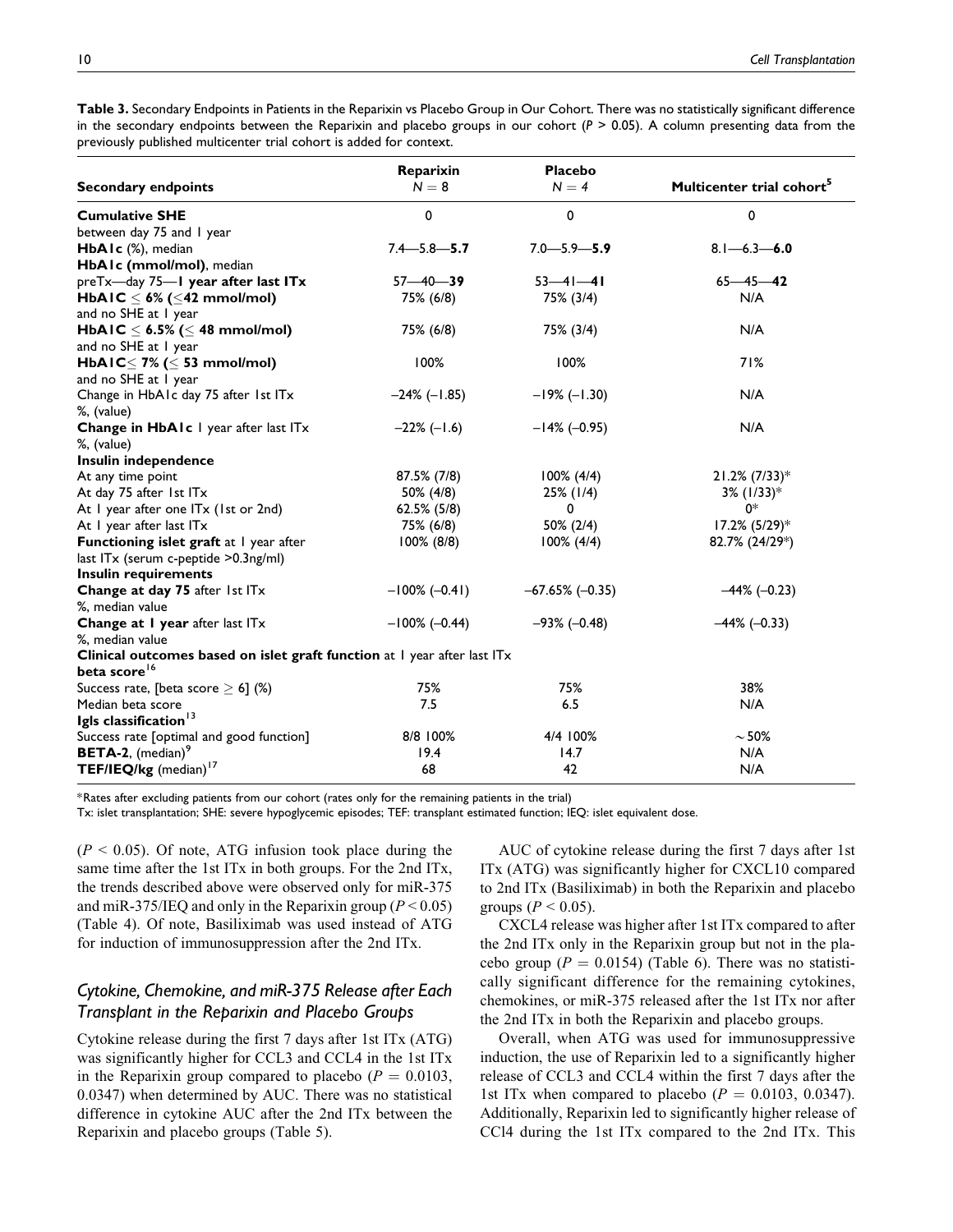

**Figure 5.** Clinical outcomes. (A) Insulin independence at 1 and 2 years after single ITx; five out of eight patients (62.5%) from the Reparixin group achieved and maintained insulin independence over 1 and even 2 years of follow-up after only one islet Tx, whereas not one patient from the placebo group was able to maintain insuling independence for even 1 year ( $P = 0.08$ ). (B) Insulin independence at 1 year after last ITx; At the completion of the study 1 year after last ITx, 6/8 patients (75%) were still insulin independent in the Reparixin group vs. 2/4 patients (50%) in the placebo group. (C) Successful (optimal and good) clinical outcome as defined by the Igls classification was 100% at 1 year after last ITx in both the Reparixin and placebo groups, with a higher rate of optimal outcome in the Reparixin group.

difference did not exist for the placebo group. There was no other statistically significant difference in the release of the remaining cytokines or chemokines evaluated between the Reparixin and placebo groups ( $P > 0.05$ ). Only the release of CLCX10 was increased during the 1st ITx compared to the 2nd ITx in both groups.

There was no difference in the amount of miR-375 and miR-375/IEQ released during the first 7 days post-ITx between the Reparixin and placebo groups, between the first

and second transplant, as well as between transplants leading to insulin independence, partial function, or failure.

Of note, the patient who developed acute rejection on day 7 after their 1st ITx had miR-375 levels 10-fold lower in the first 7 days when compared to the remaining patients who did not develop complications. Interestingly, this patient's AUC miR-375 release was in the same low range after uncomplicated 2nd ITx, which resulted in long-term insulin independence while miR-375 release was again 5 fold higher in remaining patients at the same time (Fig. 7).

### **Discussion**

Optimal islet engraftment is critical in order to achieve long-term insulin independence after islet transplantation<sup>12</sup>. Sufficient quantity and quality of islet mass must be transplanted in the setting of favorable local conditions at the engraftment site for optimal islet mass engraftment. Results from the Edmonton group indicate that transplantation of an islet mass over 5,000 IEQ/kg per transplant and a total cumulative islet mass of 10,000 IEQ/kg are essential for effective engraftment and subsequent insulin independence<sup>18</sup>. Despite positive preclinical and phase 1/2 study results, a recent multicenter trial did not demonstrate any benefit of Reparixin, a CXCL8 receptor inhibitor which modulates the inherently inflammatory intraportal environment, on engraftment. Islet engraftment and long-term insulin independence did not differ in the Reparixin and the placebo groups, however, the multi-center trial was limited by suboptimal study conditions including a lower- marginal islet mass transplanted (at least 3,000 IEQ/kg per transplant and a total over 6,000 IEQ/kg for two transplants) and the absence of a standardized immunosuppression regimen<sup>5</sup>.

Post-hoc analysis of our small cohort suggests that Reparixin may improve engraftment if optimized conditions are ensured including the use of a standard rather than marginal islet mass for transplant and the use of a potent antithymocyte globulin for induction of immunosuppression. Each of the patients in our cohort received over 5,000 IEQ/kg of islet mass during each transplant whereas 49% of the remaining transplants in the multicenter trial contained a lower islet mass<sup>5</sup>. A higher islet mass enhanced islet engraftment and graft function in our cohort<sup>12</sup>. Additionally, previous reports corroborate our observation that ATG in combination with anti-inflammatory (anti-TNF) therapy during initial ITx optimized conditions for islet engraftment and led to superior outcomes as compared to basiliximab<sup>19</sup>.

In terms of complications, our post-hoc analysis demonstrates a comparable rate of major and minor complications as experienced in other trials<sup>5,20,21</sup>. The overall rate of bleeding in our cohort was 20% (4/20 procedures) which was higher than the 9% reported in another multicenter study but lower than in other centers which decided to continue to perform islet transplantation via a mini-laparotomy<sup>20,22</sup>. The rate of hemorrhage in our series did not differ statistically between the two groups and the observed events are unlikely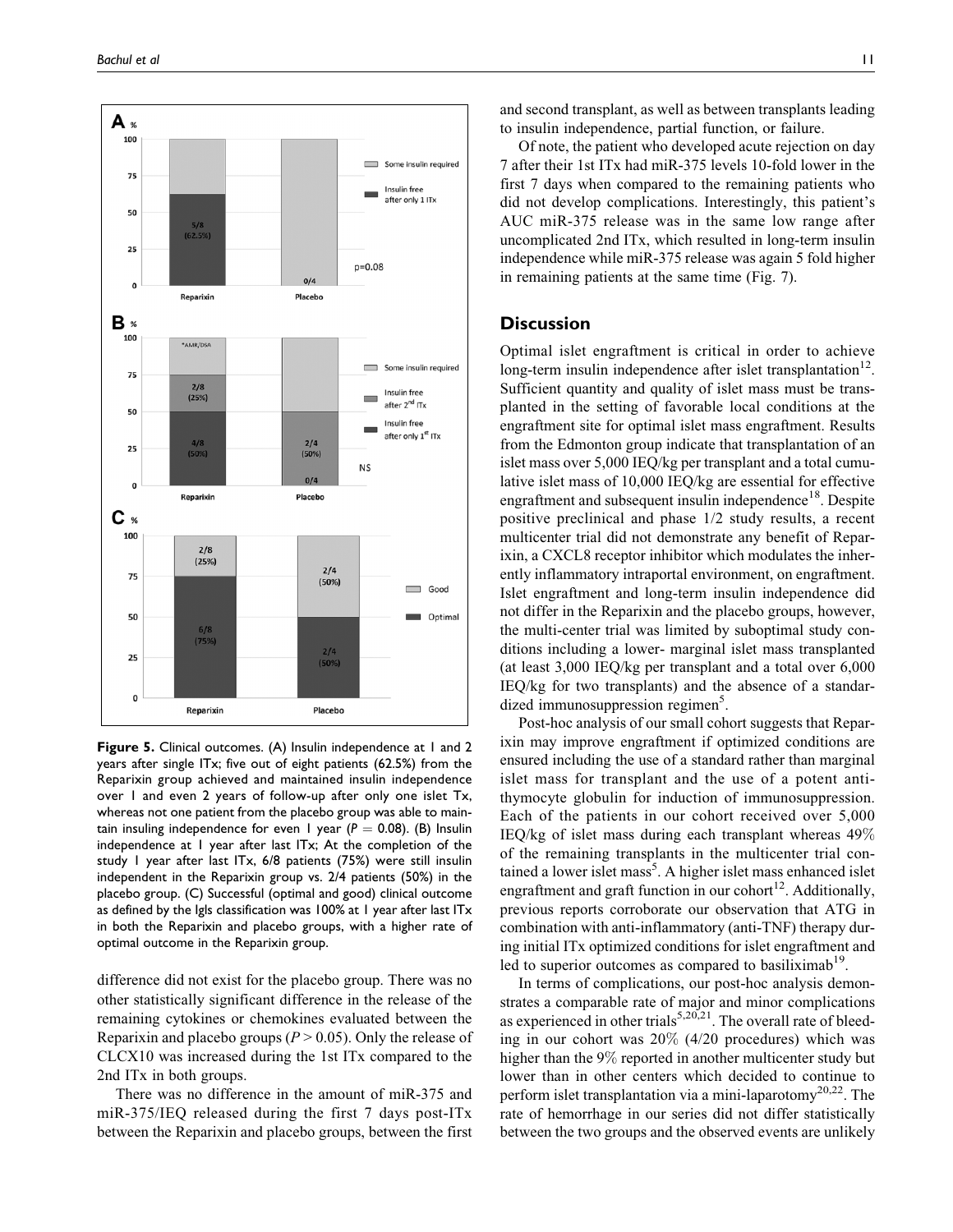

**Figure 6.** Cytokine, chemokine, and miR-375 release profiles after islet transplantation. Concentration of CXCL8 (a), IL-6 (b), IL-10 (c), MCP-1 (CCL2) (d), CCL-3 (e), CCL-4 (f), CXCL-10 (g), and CXCL-9 (h) miR-375 (i) was measured in patients in the Reparixin (blue square) group and the placebo (purple circle) group before induction of immunosuppression (pre-ITx) and 6, 12, 24, 72, 120, 168 hours after the 1st (single line) and 2nd (dashed line) islet infusion.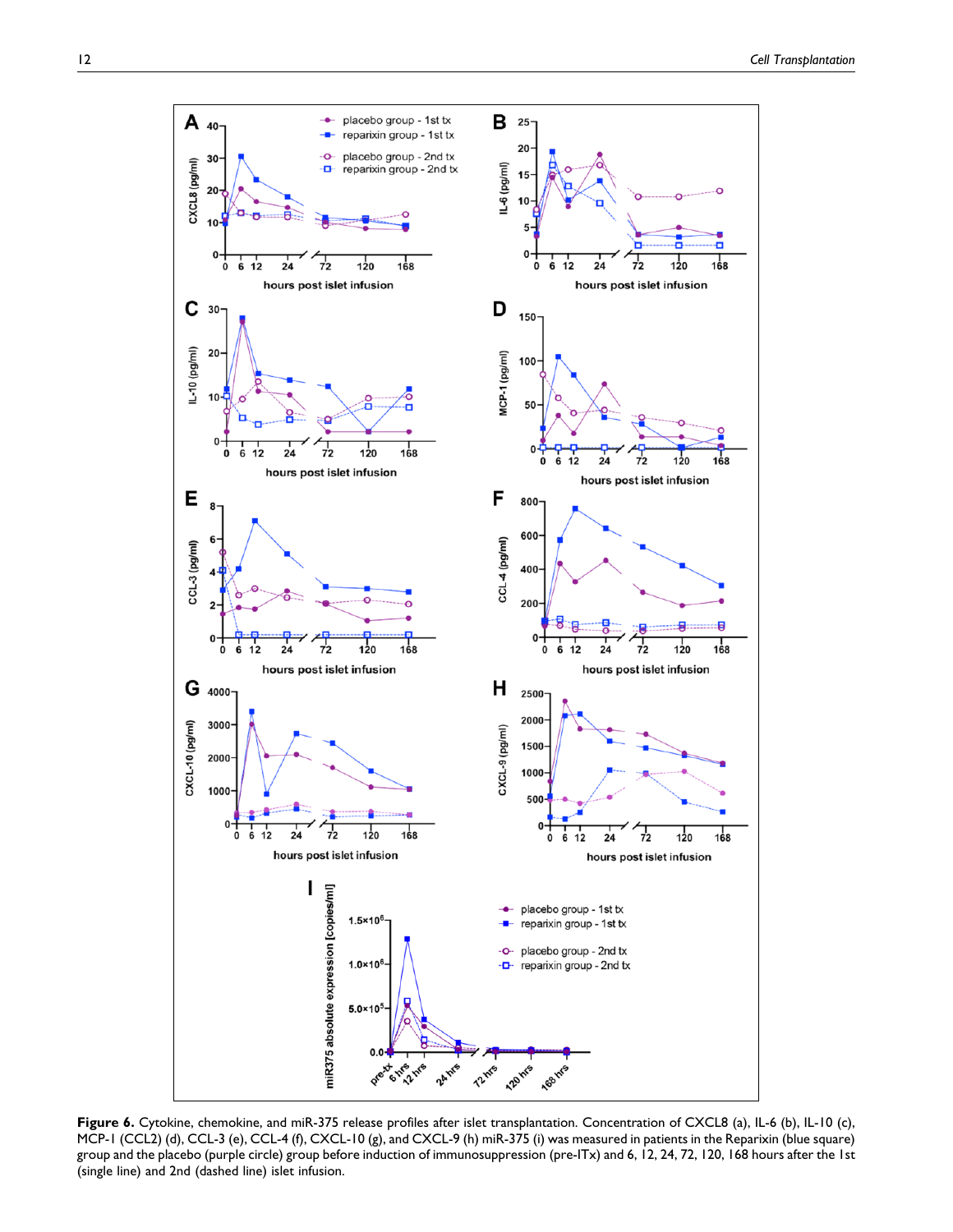**Table 4.** Indentification of Cytokine, Chemokine, and miR-375 Characteristic Release Trends Over Time with a Peak 6–12 Hours after ITx and Subsequent Downfall.

Characteristic Trend of Selected Released Cytokines, Chymokines, and miR-375, with a Peak 6–12 Hours After ITx with Subsequent Downfall Was Identified. In placebo group such characteristic trend was observed for CCL4 and IL-6 secretion after the 1st ITx (*P* < 0.05) but not for the remaining chemokines, cytokines or miR-375 (*P* > 0.05). In the Reparixin group, the same trend was observed, not only for CCL4 and IL-6, as observed in the placebo group, but also for CXCL8, MCP-1 (CCL2), CCL3, CXCL10, as well as miR-375 and miR-375/IEQ ( $P < 0.05$ ). For the 2nd ITx, the above described trends were observed only for miR-375 and miR-375/ IEQ and only in the Reparixin group (*P* < 0.05).

|                    |           |                | <b>P-values</b> |                |
|--------------------|-----------|----------------|-----------------|----------------|
|                    | ITxI      |                | ITx2            |                |
|                    | Reparixin | <b>Placebo</b> | Reparixin       | <b>Placebo</b> |
| CXCL8              | 0.0003    | 0.4475         | 0.7095          | 0.9498         |
| CCL <sub>2</sub>   | 0.0108    | 0.0547         | 0.8875          | 0.9200         |
| CCL <sub>3</sub>   | 0.0304    | 0.0978         | 0.8574          | 0.7833         |
| CCL <sub>4</sub>   | 0.0009    | 0.0186         | 0.6790          | 0.9933         |
| CXCL <sub>10</sub> | 0.0002    | 0.1783         | 0.3509          | 0.9433         |
| CXCL9              | 0.1069    | 0.2289         | 0.4005          | 0.1070         |
| $IL - 6$           | 0.0031    | 0.0135         | 0.1273          | 0.8649         |
| $IL-IO$            | 0.0552    | 0.1611         | 0.9215          | 0.9490         |
| miR-375            | < 0.0001  | 0.1571         | 0.0252          | 0.1210         |
| miR-375/IEO        | 0.0001    | 0.0730         | 0.0030          | 0.1200         |

to be related to Reparixin. The most common source of hemorrhage was at the puncture site on the surface of the liver after withdrawal of the infusion catheter despite gelatin sponge embolization<sup>23</sup>. Patient heparinization, which was used to prevent portal vein thrombosis, also increased the risk of hemorrhage. Hemorrhagic complications such as subcapsular and intrahepatic hematomas manifest as pain in right upper quadrant of the abdomen, or in the case of intra-abdominal hemorrhage, as pain in the lower abdomen. In our cohort, we noted hemorrhage initially but this complication decreased as more experience helped us avoid puncture of the intrahepatic arterial branches when advancing the catheter through liver parenchyma en route to cannulating braches of the portal vein. In some 25%–33% of cases, the islet mass was derived from two donors for one infusion in order to reach the required islet mass for transplantation; however, no thromboembolic events were noted.

In regards to immunosuppression, we experienced a relatively high AMR and de novo DSA rate during the first transplant. However, the rate was the same in both groups. In our opinion, this complication was related to inadequate immunosuppression in the initial post-transplant period in our cohort. Furthermore, a complete lack of steroids, even for premedication prior to ATG infusion, led to frequent episodes of malaise, nausea, vomiting, and headaches. We later decreased the dose and rate of ATG infusion and also eliminateted delay in the introduction of the therapeutic

doses of tacrolimus and mycophenolate. Although none of the patients enrolled in the study had any HLA antibodies detected (PRA was zero) prior to transplant, 3 of 4 patients who developed de novo DSA had a sensitization event prior to islet transplantation (i.e., miscarriage or blood transfusion), which may have additionally triggered DSA production.

All but one of our patients [11/12 (92%)], became insulin independent during the study period, in contrast to only 7/34 (20%) at the other trial centers suggesting that our center employed optimized conditions.<sup>5</sup> Our protocol enabled a more controlled examination of Reparixin and enabled us to demonstrate that, contrary to the multicenter trial, it may improve islet engraftment and insulin independence. In fact, in our study the Reparixin group achieved 62.5% insulin independence at 1 year after a single islet infusion in contrast to none in the placebo group with a comparable islet mass infused. This outcome after a single islet infusion is superior to the majority of other reports and comparable with the three best series for islet allotransplantation<sup>24-27</sup>. Of note, 2/5 patients (40%) in our study had a body weight over 91 kg with a BMI of approximately 28 kg/m2 and received only a minimal total islet dose (below 5,700 IEQ/kg) and yet were still able to maintain insulin independence over 2 years after a single islet infusion. This is similar to the experience reported by Rickels MR et al.<sup>27</sup>. In contrast, all patients in the two other available reports, by Hering BJ et al. and Posselt AM et al., weighed less than 67 kg with a BMI of 25 kg/m2 or less, and required roughly 6,000 IEQ/kg or more to obtain comparable rates of insulin independence at 1 year<sup>25,26</sup>. Thus, it is possible that the multicenter trial did not demonstrate improved outcomes with Reparixin because too few islets were transplanted.

The combination of tacrolimus and mycophenolate was as effective as rapamycin-based regimens in our cohort with 50% and higher rates of insulin independence<sup>27,28</sup>. The remaining 37.5% of patients in the Reparixin group had severe adverse events including rejection or severe cytokine release syndrome. While these rates are comparable to the placebo group, they nevertheless compromise islet engraftment, and thus preclude accurate assessment of the effect of Reparixin on engraftment. Cytokine release syndrome after ATG infusion, as observed in our very first patient, has been well described in almost all patients participating in trials testing ATG in new onset T1DM even with low doses of steroids $19$ . We addressed this problem in subsequent patients by reducing the infusion rate of ATG, dividing the same total dose into lower individual doses, and spreading the dosing over a longer period of time. Steroid avoidance, slow introduction of ATG, as well as maintenance immunosuppression led to a higher than expected acute AMR and de novo DSA rate. This complication could be possibly prevented in future studies by using methylprednisolone during the first few days after transplanting and with earlier introduction of therapeutic immunosuppression.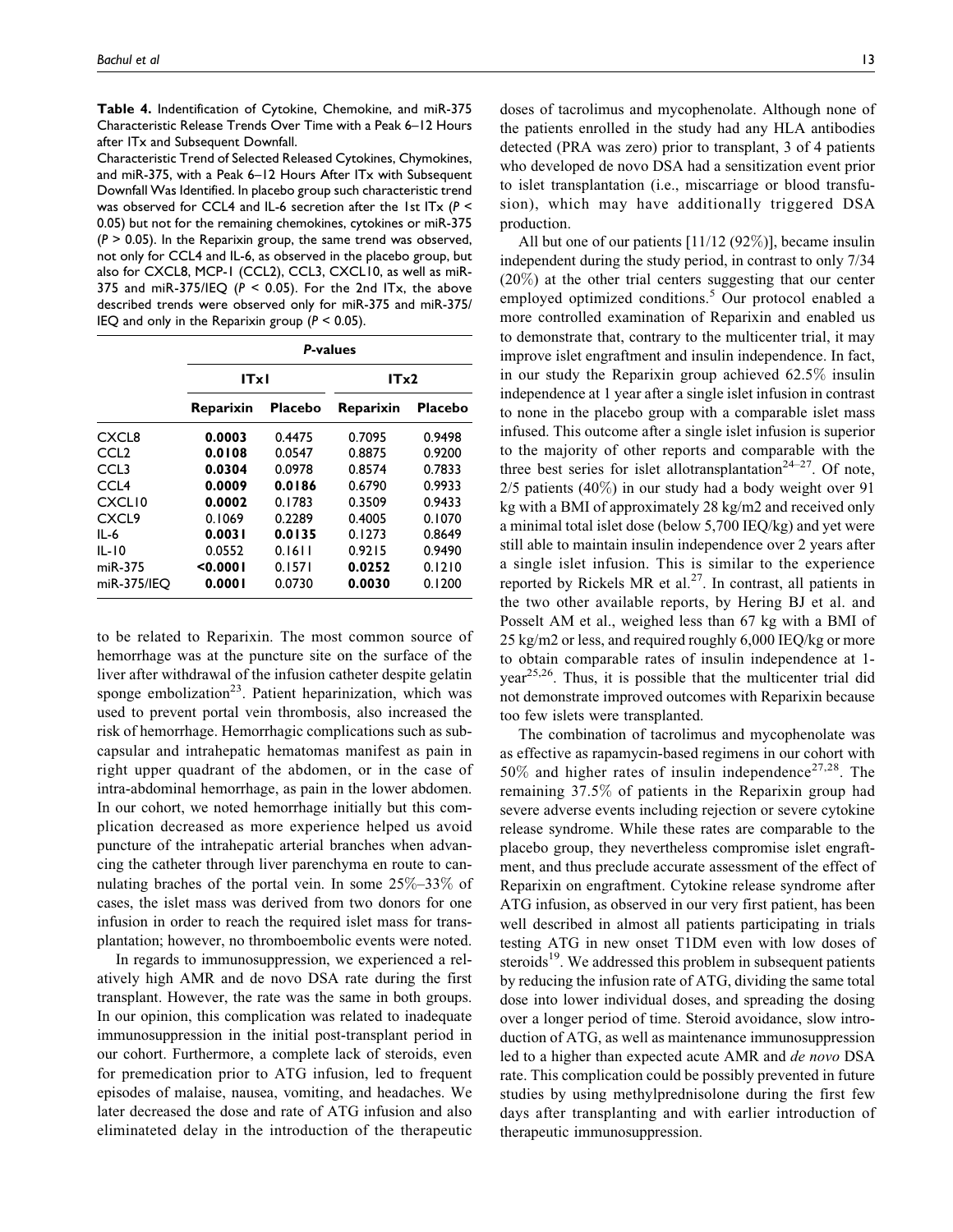| and was significantly higher for CCL3 and CCL4 in the 1st Tx<br>AUC between Reparixin and placebo after the 2nd ITx.<br>CXCL8 [pg/ml] | 2,531 (2,225-2,655)<br>Reparixin | $1,855$ (1,589-2,122)<br>Placebo<br>t ltx<br>$\frac{5}{1}$ | P-value<br>0.3506 | $1,724$ $(1,663-3,111)$<br>Reparixin | $1,793$ $(1,295-3,062)$<br>Placebo<br>2nd ITx | P-value<br>0.8282 |
|---------------------------------------------------------------------------------------------------------------------------------------|----------------------------------|------------------------------------------------------------|-------------------|--------------------------------------|-----------------------------------------------|-------------------|
| <b>AUC</b>                                                                                                                            |                                  |                                                            |                   |                                      |                                               |                   |
| MCPI [pg/ml] AUC                                                                                                                      | $6,253$ $(4,185-7,290)$          | $2,457$ (505-4.410)                                        | 0.1261            | $0(0-15,326)$                        | 5,580 (1,565-22.430)                          | 0.4500            |
| CCL3 [pg/ml] AUC                                                                                                                      | 498 (312-600)                    | $100(55-145)$                                              | 0.0103            | $12(0-616)$                          | 380 (123-738)                                 | 0.4395            |
| CCI 4 נייליים 1M                                                                                                                      | $37145/7118 - 11437$             | $43$ 135 $(41$ 955 $-44$ 315                               | 0 0347            | $1706677384 - 16558$                 | 7 253 (6 593-12 176)                          | 08078             |

|                                      |                                                                      | IST ICX                              |                  |                                  | <b>Znallx</b>                         |                  |
|--------------------------------------|----------------------------------------------------------------------|--------------------------------------|------------------|----------------------------------|---------------------------------------|------------------|
|                                      | Reparixin                                                            | Placebo                              | P-value          | Reparixin                        | Placebo                               | P-value          |
| CXCL8 [pg/ml]<br>JU<br>R             | 2,531 (2,225–2,655)                                                  | $1,855$ (1,589-2, 122)               | 0.3506           | $1,724$ $(1,663-3,111)$          | 1,793 (1,295-3,062)                   | 0.8282           |
| MCPI [pg/ml] AUC                     | $6,253$ $(4,185-7,290)$<br>498 (312-600)                             | $2,457$ (505-4,410)<br>$100(55-145)$ | 0.0103<br>0.1261 | $0(0-15,326)$<br>$12(0-616)$     | 5,580 (1,565-22,430)<br>380 (123-738) | 0.4500<br>0.4395 |
| CCL3 [pg/ml] AUC<br>CCL4 [pg/ml] AUC | $82,145$ (71, 118-114, 322)                                          | 43, 135 (41, 955 44, 315)            | 0.0347           | 12,066 (7,384-16,558)            | 7,853 (6,593 - 18,126)                | 0.8078           |
| CXCLIO [pg/ml]<br>JU<br>R            | 259,935 (248,002-312,488)                                            | 59,569 (192,149-326,989)             | 0.6507           | 37,829 (32,835-75,387)           | 60,938 (43,213-106,459)               | 0.4142           |
| CXCL9 [pg/ml]<br>AUC                 | 259,935 (248,002-312,488)                                            | 59,569 (192,149–326,989)             | 0.4646           | 37,829 (32,835-75,387)           | $60,938$ $(43,213-106,459)$           | 0.1813           |
| IL-6 [pg/ml] AUC                     | $ 07 $ (8 9-2, 103)                                                  | $1000 (815 - 1, 186)$                | 0.5628           | $826(648 - 1,310)$               | $1,909$ $(763 - 3,059)$               | 0.3353           |
| IL-10 [pg/ml] AUC                    | $1,684$ $(1,148-2,527)$                                              | 512 (85-939)                         | 0.3201           | 666 $(69 - 1,574)$               | (,273 (132-2,738)                     | 0.7617           |
| miR-375 [copies/<br>mil AUC          | 22, 150,200 (16,210,800-27,911,400) 7,923,300 (4,916,400-10,930,200) |                                      | 0.3077           | 3,484,640 (4,500,660-20,379,213) | 10,389,225 (6,809,736-15,889,425)     | 0.8686           |
| miR-375 [copies in<br>I ml /infusion | $35(30-75)$                                                          | $13(10-16)$                          | 0.2782           | $30(8-50)$                       | $25(13-34)$                           | 0.8222           |
| <b>IEQJ AUC</b>                      |                                                                      |                                      |                  |                                  |                                       |                  |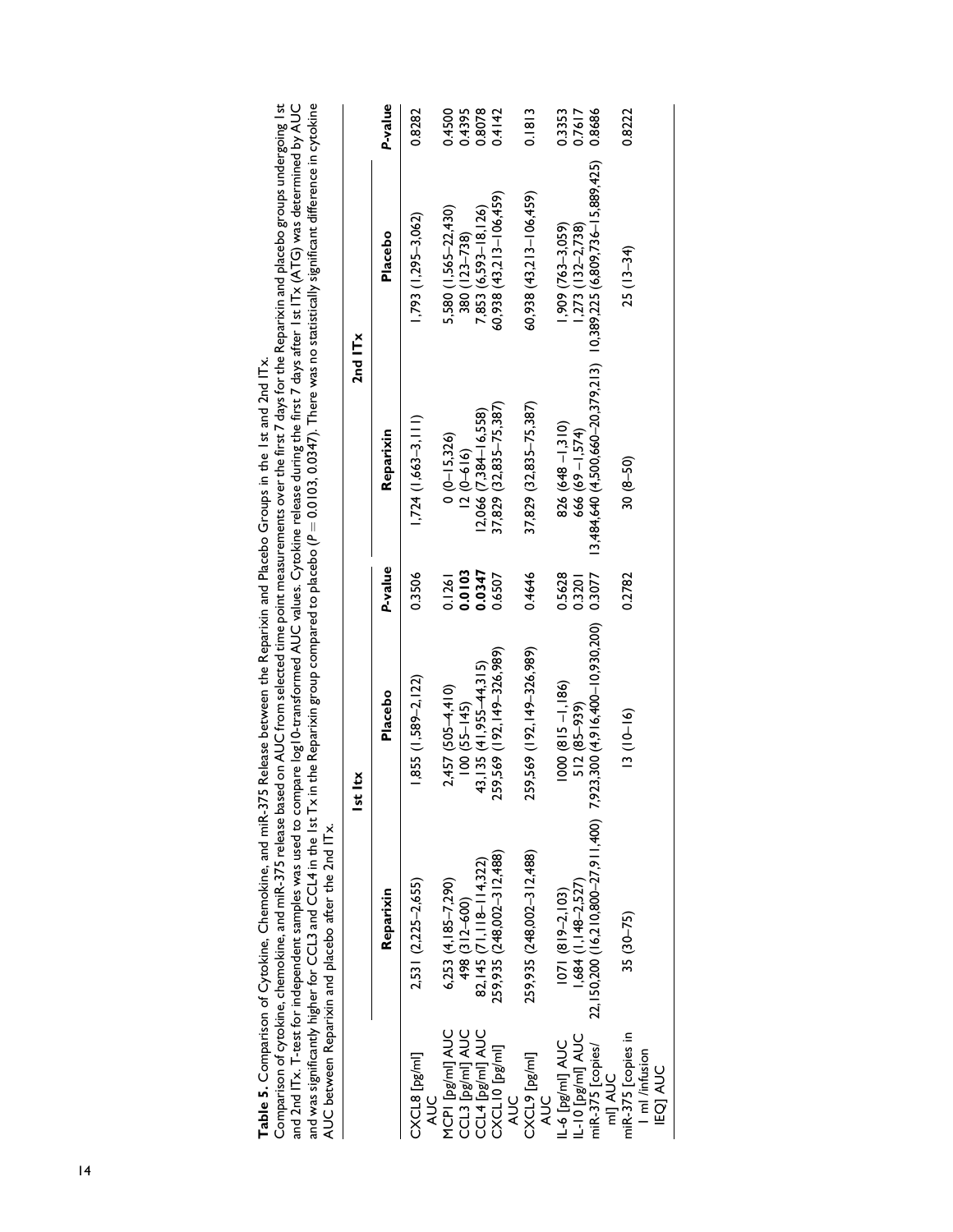**Table 6.** Mixed Models for Treatment (Reparixin vs Placebo), and Induction of Immunosupression (1st vs 2nd ITx) in Reparixin vs Placebo. Cytokine released during the first 7 days after the 1st ITx (ATG) based on the calculated AUC was significantly higher for CXCL10 compared to the 2nd ITx (Basiliximab) in both the Reparixin and placebo groups (*P* < 0.05). CXCL4 release was higher after the 1st ITx compared to after the 2nd ITx only in the Reparixin group but not in the placebo group ( $P = 0.0154$ ).

|                                                | Reparixin vs placebo<br>mixed models<br>P-value | 1st vs 2nd Tx Reparixin<br>(paired t-test)<br>P-value | 1st vs 2nd Tx placebo<br>(paired t-test)<br>P-value |
|------------------------------------------------|-------------------------------------------------|-------------------------------------------------------|-----------------------------------------------------|
| $CXCL8$ [ $pg/ml$ $AUC$                        | 0.6381                                          | 0.4053                                                | 0.9252                                              |
| MCPI [pg/ml] AUC                               | 0.7814                                          | 0.2491                                                | 0.3032                                              |
| CCL3 [pg/ml] AUC                               | 0.6708                                          | 0.2396                                                | 0.7445                                              |
| CCL4 [pg/ml] AUC                               | 0.0522                                          | 0.0154                                                | 0.0702                                              |
| CXCLI0 [pg/ml] AUC                             | 0.9901                                          | 0.0194                                                | 0.0315                                              |
| CXCL9 [pg/ml] AUC                              | 0.7775                                          | 0.0516                                                | 0.4398                                              |
| $IL-6$ [ $pg/ml$ ] $AUC$                       | 0.6000                                          | 0.5814                                                | 0.5948                                              |
| $IL-I0$ $[pg/ml]$ $AUC$                        | 0.7348                                          | 0.4307                                                | 0.6616                                              |
| miR-375 [copies/ml] AUC                        | 0.2054                                          | 0.6976                                                | 0.4667                                              |
| miR-375/IEQ [copies in 1 ml /infusion IEQ] AUC | 0.1918                                          | 0.6659                                                | 0.4262                                              |



**Figure 7.** Comparison of miR-375/IEQ release profiles in one patient with antibody mediated rejection (AMR) and successful islet transplant with remaining patients after islet transplantation Patient # 7 (1st ITx) who developed AMR on day 7 with complete islet graft loss (primary non-function (PNF)) after his 1st ITx had miR-375/IEQ levels 10-fold lower in the first 7 days when compared to two other patients # 5 (1st ITx) and # 1 (1st ITx) who did not develop complications. Interestingly, AUC miR-375/IEQ levels in the same patient (# 7) were in the same range during his uncomplicated 2nd ITx, which resulted in long-term insulin independence (patient # 7 2nd ITx), and still were over 5 fold lower compared to other patients with insulin independence - # 5 (1st ITx) and # 1 (1st ITx). Two other patients - # 4 (1st ITx) and # 8 (1st ITx), who developed donor specific antibody (DSA) with some islet graft dysfunction and required continuous insulin support, also had similar miR-375/IEQ release profiles when compared to those with excellent islet graft function - # 5 (1st ITx) and # 1 (1st ITx). MiR-375/IEQ in first 7 days post-transplant did not correlate with islet graft function.

Although we did not find a statistically significant difference in the AUC for c-peptide/IEQ/kg, which was used to assess islet engraftment in the trial, our post-hoc analysis of AUC c-peptide/AUC glucose standardized by transplanted islet mass expressed in IEQ was statistically significant. The ratio of serum c-peptide and glucose concentration directly measures islet function and normalizes it better than body weight by accounting for differences in insulin resistance between individual. Additionally, we determined a beneficial effect of Reparixin compared to placebo on islet engraftment by day 75 based on BETA-2 score normalized by islet mass of the islet graft. We have previously validated the

utility of the BETA-2 score in assessing islet graft func- $\text{tion}^{9-12}$ . A detectable difference in the serum cytokine profile (including ligand CXCL8) was not expected, as Reparixin is an allosteric receptor inhibitor that selectively blocks CXCR1 and CXCR2 without hindering ligand internalization or measurably impacting serum proinflammatory cytokines levels<sup>29</sup>. Accordingly, we did not observe any difference in the serum CLCX8 profile in Reparixin vs placebo group in our cohort (Fig. 6). We hypothesized that ATG improves conditions for islet engraftment over basiliximab based on previous studies showing improved long-term insulin independence with ATG utilized along with TNF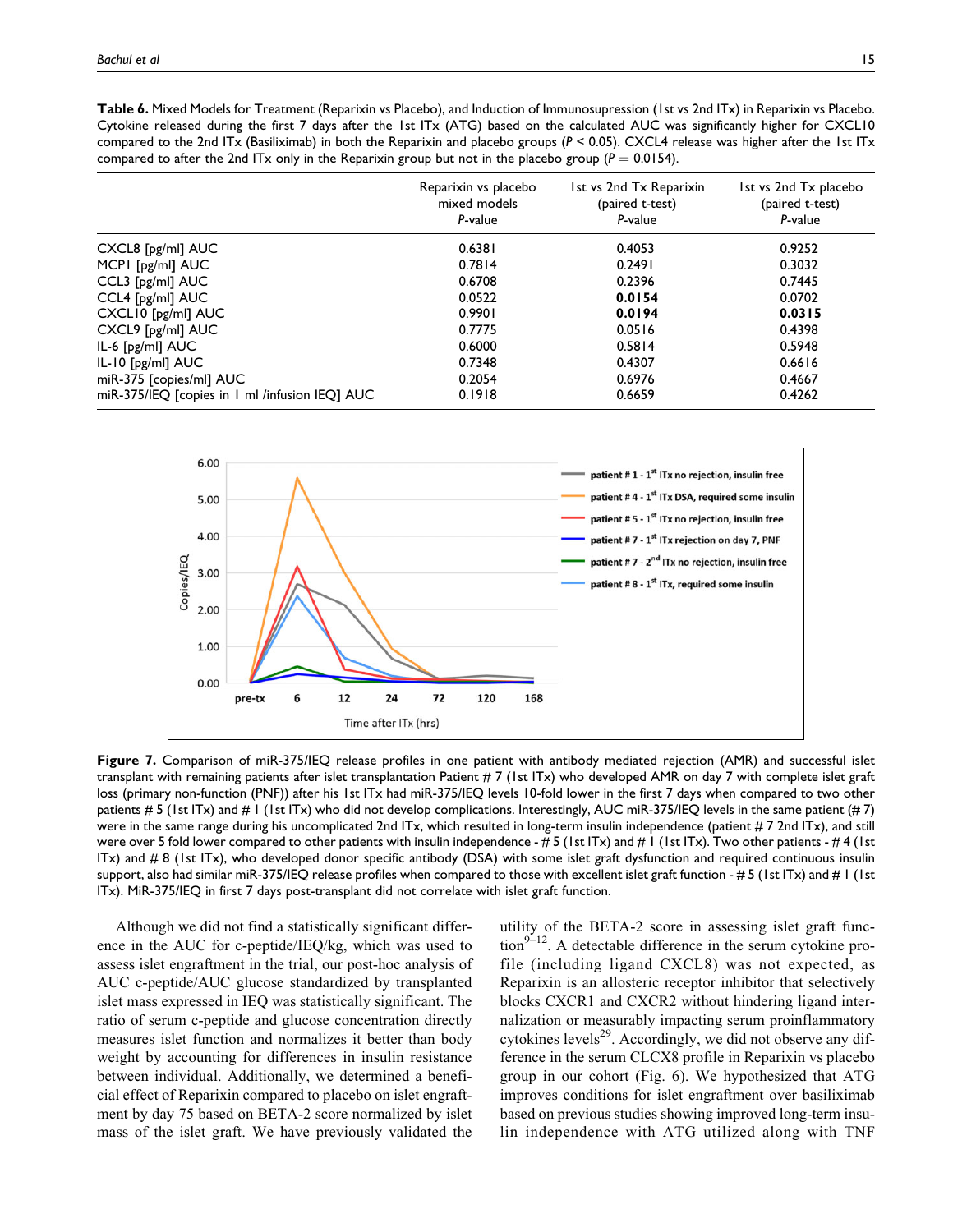inhibitor etanercept/infliximab<sup>30</sup>. A lower rate and daily dose of ATG which we applied, led to no observed difference in the release of most cytokines in the placebo group after the 1st ITx with ATG compared to the 2nd ITx with Basiliximab. As in previous reports pertaining to islet transplantation, we found the same profile of miR-375 release from islets after transplantation with a peak around 6–12 hours after ITx. Although rising levels of miR-375 has been correlated with islet destruction and worse clinical outcomes we did not note this correlation<sup>31,32</sup>.

Based on the multicenter trial results, Reparixin appears to have no advantage. However, despite the advantages of a multicenter trial design, the heterogeneity of the study may have led to an inability to appreciate an effect (i.e., a type II error). In the trial, different transplant centers employed different strategies for donor selection, islet isolation, immunosuppression, and a variable transplanted islet mass. Herein, we suggest that a separate analysis of a cohort of patients who received Reparixin under more standardized settings may help elucidate the effect of Reparixin and suggest criteria for further evaluation. Selective analysis based on our cohort potentially uncovered confounding factors which could have affected the clinical outcome, and identified specific conditions in which Reparixin might be beneficial for islet engraftment. We did not find a significantly higher overall cytokine /chemokine release in the placebo group during the first ITx when ATG was used compared to the second ITx when Basiliximab was utilized. However, Reparixin significantly increased the release of CCL4 and CCL3 when compared to placebo during the 1st ITx, while no difference was observed during the 2nd ITx. Taken together, in the setting of the more favorable islet engraftment and clinical outcomes in our cohort, this pattern may represent a signature cytokine release profile related to the beneficial synergistic effect of Reparixin and ATG on islet engraftment. The observation of a significantly different release profile of several cytokines, chemokines, and miR-375 in the Reparixin group compared to placebo supports this hypothesis.

We suggest that Reparixin could be further evaluated under the more optimized and standardized conditions described herein (i.e., using ATG for induction and utilizing islet mass of at least 5,000 IEQ/kg per transplant). A direct comparison of Reparixin with etanercept, the most commonly used anti-inflammatory agent, could be be considered<sup>21,25,28,30</sup>. Our analysis confirmed that islet allotransplantation is a safe and effective therapy for patients with T1DM and life-threatening hypoglycemia. All patients had positive outcomes based on Igls classification criteria including substantially improved HbA1c, and more importantly, no severe hypoglycemic events. None of the patients experienced SHE, which in combination with no unexpected and mostly mild expected adverse events, likely led to a substantially improved quality of life. Insulin independent patients maintained long-term stable islet graft function.

There are a number of limitations to our study. Due to the low number of patients in our post-hoc analysis and the exclusion of cases where engraftment was affected by other factors unrelated to the new drug/placebo, we cannot draw valid statistical conclusions regarding the benefit of the new agent. However, this analysis suggests that the lack of standardization of the critical conditions for optimal islet engraftment may have led to an inability of the trial to detect the effect of Reparixin. This should be taken into consideration in the design of future trials involving islet transplantation.

Furthermore, our report is limited by the small number of patients, the presence of complications, and the use of post-hoc analysis. Nonetheless, the results are encouraging and suggest the need for further investigations. Our analysis highlights the need for continuous optimization of the procedure, defining critical modifiable factors for success, and additional standardizations of technical and clinical protocols. High variability in islet processing protocols between European centers was highlighted in a recent report<sup>33</sup>. Introduction of islet transplantation as a standard-of-care procedure in the USA, as it currently is practiced in Canada, Australia, and many European countries would help increase the number of patients who could benefit from islet transplantation and would also help stimulate research and funding  $34-36$ .

In summary, despite the negative outcomes of a multicenter trial, our post-hoc analysis of a subgroup of patients suggests that Reparixin may positively affect islet engraftment. Our analysis highlights the importance of standardizing clinical protocols and ensuring optimized islet engraftment. Investigation of Reparixin and future novel agents requires standardized and optimized conditions in order to exclude confounding factors and to facilitate a more definitive examination of their role in islet transplantation.

#### **Acknowledgements**

This study was funded by Dompé Farmaceutici S.p.A. as a part of multi-center trial. We would like to thank Dr. Lorenzo Piemonti from University of Milan, and Dr. Luisa Daffonchio, Dr. Pier Adelchi Ruffini, and Marcello Allegretti from Dompé Farmaceutici S.p.A for including our center in the trial and for supporting it in its execution. We would like to thank Dr. Amittha Wickrema and Diane Ostrega, directors of cGMP facility at University of Chicago, and their staff for providing us continuous access to the islet isolation laboratory as well as for quality control oversight of islet production and processing. Special thanks to Dr. Martin Jendrisak and the Gift of Hope team in Chicago for their help and support in providing cadaveric pancreata for the purpose of the study. We acknowledge support from US Public Health Service Grant P30DK020595 and the Kovler Family Fund.

#### **Ethical Approval**

Ethical approval for this study was obtained from Institution Review Board (IRB # 12-2046) of University of Chicago.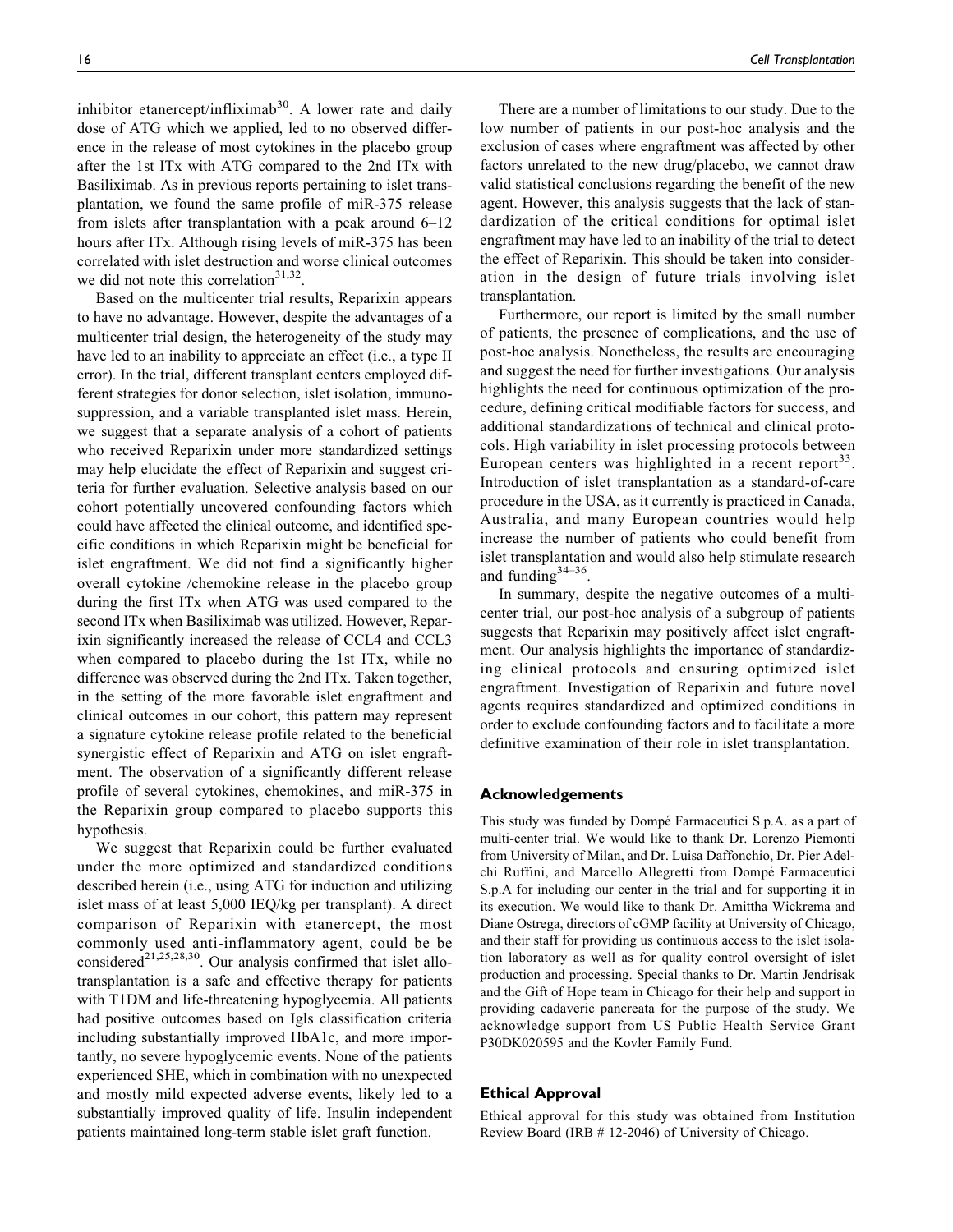#### **Statement of Human and Animal Rights**

All procedures in this study were conducted in accordance with the Institution Review Board of University of Chicago approved protocol (IRB # 12-2046).

#### **Statement of Informed Consent**

Written informed consent was obtained from the patients for their anonymized information to be published in this article.

#### **Declaration of Conflicting Interests**

P.W. served as a co-PI in another multi-center trial in islet autotransplantation and as a consultant for Dompé farmaceutici S.p.A. in another study involving liver transplantation. The author(s) declared no other potential conflicts of interest with respect to the research, authorship, and/or publication of this article.

### **Definitions and Abbreviations**

Insulin independence – no exogenous insulin treatment for  $\geq 14$ consecutive days, with adequate glycemic control defined as fasting glucose  $\leq 140$  mg/dL more than 3 times per week, HbA1c  $\leq 7\%$  (53 mmol/mol), and 2-h postprandial glucose not exceeding 180 mg/dL more than 4 times per week or during a mixed meal tolerance test.

#### **Funding**

The author(s) disclosed receipt of the following financial support for the research, authorship, and/or publication of this article: The study was funded by Dompé farmaceutici S.p.A. and University of Chicago Diabetes Research and Training Center US Public Health Service Grant P30DK020595.

### **ORCID iD**

Piotr J. Bachul **b** <https://orcid.org/0000-0002-7694-1793> Jordan S. Pyda <br/> <br/> <https://orcid.org/0000-0002-2833-3953> Piotr Witkowski D<https://orcid.org/0000-0002-4459-6673>

#### **Prior Presentation**

Parts of this study were presented in abstract form at the American Diabetes Association 79th Scientific Sessions, San Francisco, CA, June 7–11, 2019 and at the 17th World Congress of the International Pancreas & Islet Transplant Association, Lyon, France, 2 - 5 July 2019.

#### **Supporting Information**

Additional Supporting Information may be found in the online version of this article.

#### **Supplemental Material**

Supplemental material for this article is available online.

#### **References**

- 1. Kanak MA, Takita M, Kunnathodi F, Lawrence MC, Levy MF, Naziruddin B. Inflammatory response in islet transplantation. Int J Endocrinol. 2014;2014:451035.
- 2. Bennet W, Groth C-G, Larsson R, Nilsson B, Korsgren O. Isolated human islets trigger an instant blood mediated inflammatory reaction: implications for intraportal islet transplantation as a treatment for patients with type 1 diabetes. Ups J Med Sci. 2000;105(2):125-133.
- 3. Citro A, Cantarelli E, Maffi P, Nano R, Melzi R, Mercalli A, Dugnani E, Sordi V, Magistretti P, Daffonchio L, Ruffini PA, et al. CXCR1/2 inhibition enhances pancreatic islet survival after transplantation. J Clin Invest. 2012;122(10):3647–3651.
- 4. Pawlick RL, Wink J, Pepper AR, Bruni A, Abualhassen N, Rafiei Y, Gala-Lopez B, Bral M, Shapiro AMJ. Reparixin, a CXCR1/2 inhibitor in islet allotransplantation. Islets. 2016; 8(5):115–124.
- 5. Maffi P, Lundgren T, Tufveson G, Rafael E, Shaw JAM, Liew A, Saudek F, Witkowski P, Golab K, Bertuzzi F, Gustafsson B, et al. Targeting CXCR1/2 does not improve insulin secretion after pancreatic islet transplantation: a phase 3, double-blind, randomized, placebo-controlled trial in type 1 diabetes. Diabetes Care. 2020;43(4):710–718.
- 6. Goł˛ebiewska JE, Bachul PJ, Wang L, Matosz S, Basto L, Kijek MR, Fillman N, Gołąb K, Tibudan M, Dębska-Slizien´ A, Millis JM, et al. Validation of a new north American islet donor score for donor pancreas selection and successful islet isolation in a medium-volume islet transplant center. Cell Transplant. 2019; 28(2):185–194.
- 7. Ricordi C, Goldstein JS, Balamurugan AN, Szot GL, Kin T, Liu C, Czarniecki CW, Barbaro B, Bridges ND, Cano J, Clarke WR, et al. National institutes of health–sponsored clinical islet transplantation consortium phase 3 trial: manufacture of a complex cellular product at eight processing facilities. Diabetes. 2016;65(11):3418–3428.
- 8. Shankar SS, Vella A, Raymond RH, Staten MA, Calle RA, Bergman RN, Cao C, Chen D, Cobelli C, Dalla Man C, Deeg M, et al. Standardized mixed-meal tolerance and arginine stimulation tests provide reproducible and complementary measures of  $\beta$ -cell function: results from the foundation for the national institutes of health biomarkers consortium investigative series. Diabetes Care. 2016;39(9):1602–1613.
- 9. Forbes S, Oram RA, Smith A, Lam A, Olateju T, Imes S, Malcolm AJ, Shapiro AMJ, Senior PA. Validation of the BETA-2 score: an improved tool to estimate beta cell function after clinical islet transplantation using a single fasting blood sample. Am J Transplant. 2016;16(9):2704–2713.
- 10. Gołębiewska J, Solomina J, Kijek MR, Kotukhov A, Basto L, Gołąb K, Bachul PJ, Konsur E, Ciepły K, Fillman N, Wang LJ, et al. External validation of the newly developed beta-2 scoring system for pancreatic islet graft function assessment. Transplant Proc. 2017;49(10):2340–2346.
- 11. Gołębiewska JE, Solomina J, Thomas C, Kijek MR, Bachul PJ, Basto L, Gołab K, Wang L, Fillman N, Tibudan M, Ciepły K, et al. Comparative evaluation of simple indices using a single fasting blood sample to estimate beta cell function after islet transplantation. Am J Transplant. 2018;18(4):990–997.
- 12. Bachul PJ, Gołębiewska JE, Basto L, Gołąb K, Anteby R, Wang L, Tibudan M, Thomas C, Fendler W, Lucander A, Grybowski DJ, et al. BETA-2 score is an early predictor of graft decline and loss of insulin independence after pancreatic islet allotransplantation. Am J Transplant. 2020;20(3): 844–851.
- 13. Rickels MR, Stock PG, de Koning EJP, Piemonti L, Pratschke J, Alejandro R, Bellin MD, Berney T, Choudhary P, Johnson